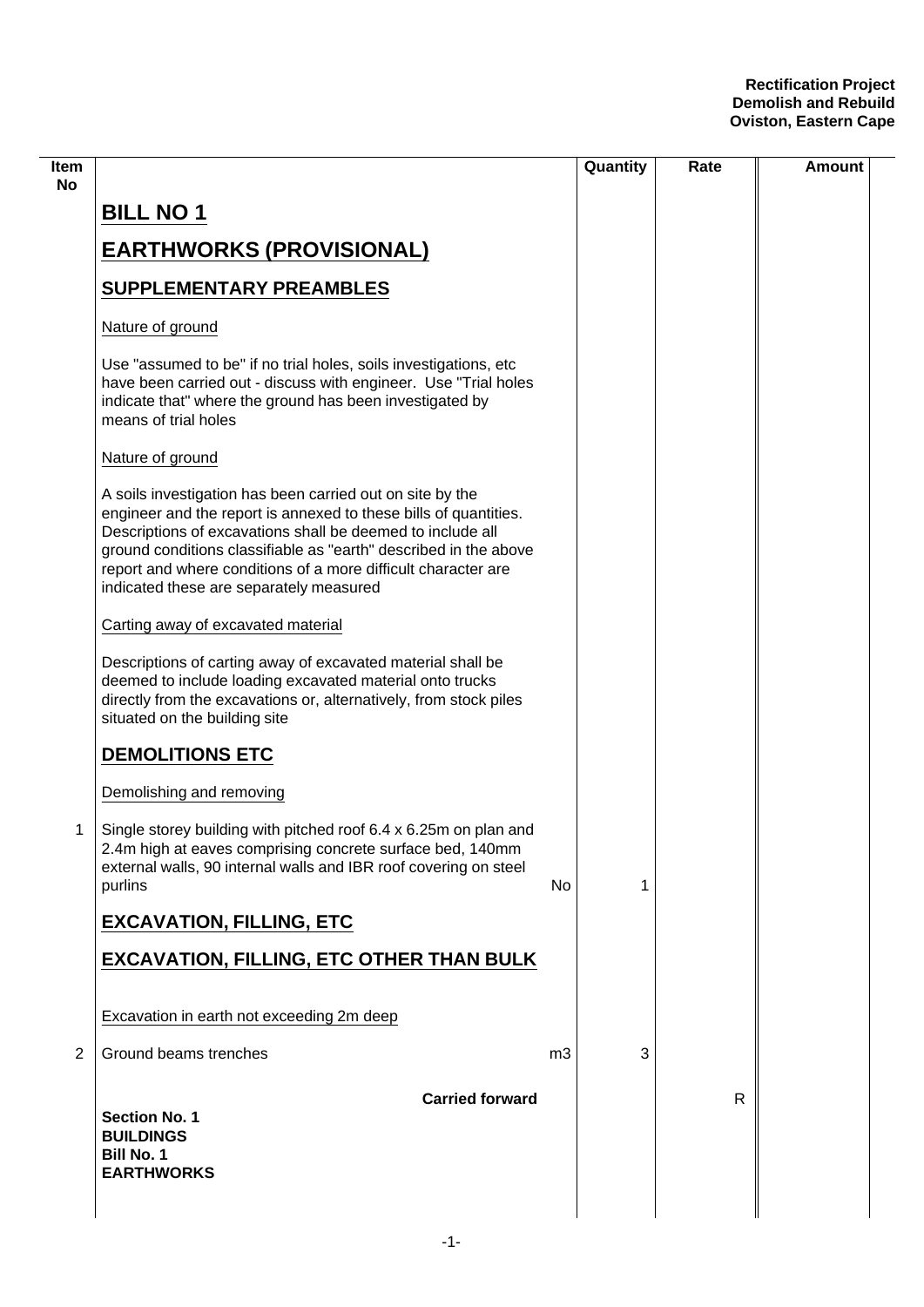|                | <b>Brought forward</b>                                                                                                               |                |      | $\mathsf{R}$ |  |
|----------------|--------------------------------------------------------------------------------------------------------------------------------------|----------------|------|--------------|--|
|                | Extra over all excavations for carting away                                                                                          |                |      |              |  |
| 3              | Surplus material from excavations and/or stock piles on site to<br>a dumping site to be located by the contractor                    | m3             | 3    |              |  |
|                | Risk of collapse of excavations                                                                                                      |                |      |              |  |
| 4              | Sides of trench excavations not exceeding 1,5m deep                                                                                  | m2             | 25   |              |  |
|                | Keeping excavations free of water                                                                                                    |                |      |              |  |
| 5              | Keeping excavations free of all water other than subterranean<br>water                                                               |                | Item |              |  |
|                | Earth filling supplied (G5) by the contractor compacted to 93%<br>Mod AASHTO density                                                 |                |      |              |  |
| 6              | Over site                                                                                                                            | m <sub>3</sub> | 13   |              |  |
|                | Prescribed density tests on filling                                                                                                  |                |      |              |  |
| $\overline{7}$ | "Modified AASHTO Density" test                                                                                                       | No             | 2    |              |  |
|                | <b>SOIL POISONING</b>                                                                                                                |                |      |              |  |
|                | Soil insecticide                                                                                                                     |                |      |              |  |
| 8              | Under floors etc including forming and poisoning shallow<br>furrows against foundation walls etc, filling in furrows and<br>ramming  | m <sub>2</sub> | 78   |              |  |
| 9              | To bottoms and sides of trenches etc                                                                                                 | m2             | 34   |              |  |
|                |                                                                                                                                      |                |      |              |  |
|                | <b>Carried Forward to Sectional Summary: 1</b><br><b>Section No. 1</b><br><b>BUILDINGS</b><br><b>Bill No. 1</b><br><b>EARTHWORKS</b> |                |      | $\mathsf{R}$ |  |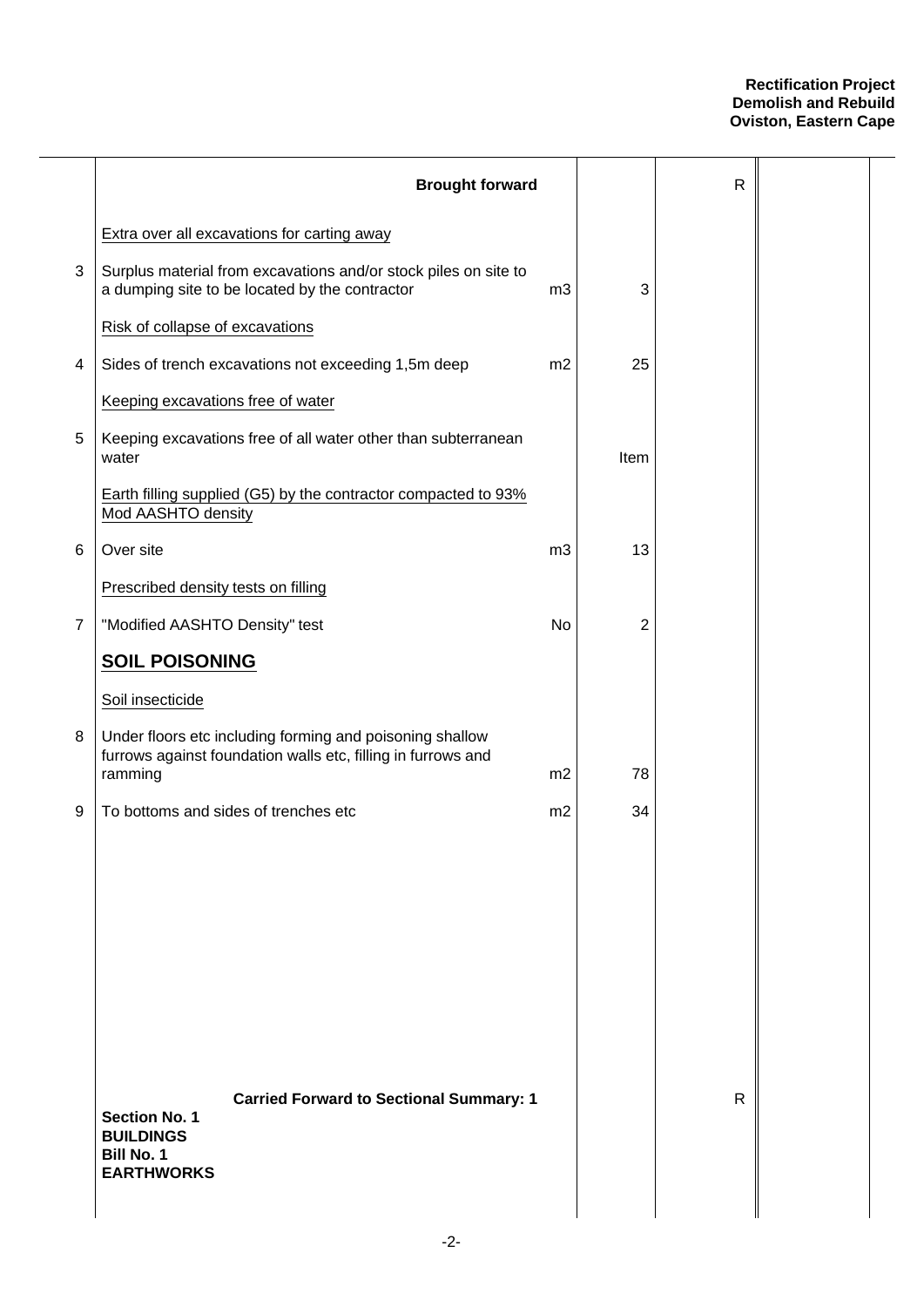|                                                                                                                                                                                                                                                                                                                                                                                                                                                                        | Quantity | Rate | Amount |
|------------------------------------------------------------------------------------------------------------------------------------------------------------------------------------------------------------------------------------------------------------------------------------------------------------------------------------------------------------------------------------------------------------------------------------------------------------------------|----------|------|--------|
| <b>BILL NO 2</b>                                                                                                                                                                                                                                                                                                                                                                                                                                                       |          |      |        |
| <b>CONCRETE, FORMWORK AND<br/>REINFORCEMENT</b>                                                                                                                                                                                                                                                                                                                                                                                                                        |          |      |        |
| <b>SUPPLEMENTARY PREAMBLES</b>                                                                                                                                                                                                                                                                                                                                                                                                                                         |          |      |        |
| Cost of tests                                                                                                                                                                                                                                                                                                                                                                                                                                                          |          |      |        |
| The costs of making, storing and testing of concrete test cubes<br>as required under clause 7 "Tests" of SABS 1200 G shall<br>include the cost of providing cube moulds necessary for the<br>purpose, for testing costs and for submitting reports on the<br>tests to the architect. The testing shall be undertaken by an<br>independent firm or institution nominated by the contractor to<br>the approval of the architect. (Test cubes are measured<br>separately) |          |      |        |
| Breeze concrete shall consist of twelve parts clean dry furnace<br>ash, free from coal or other foreign matter, to one part cement<br>(12:1), the ash graded up to particles which will pass a 16,5mm<br>ring from a minimum which fails to pass a 4,75mm mesh. The<br>finer materials from the screening are to be first mixed with the<br>cement into a mortar and the ash added afterwards and<br>thoroughly incorporated                                           |          |      |        |
| Formwork                                                                                                                                                                                                                                                                                                                                                                                                                                                               |          |      |        |
| Description of formwork shall be deemed to include use and<br>waste only (except where described as "left in" or "permanent"),<br>for fitting together in the required forms, wedging, plumbing and<br>fixing to true angles and surfaces as necessary to ensure easy<br>release during stripping and for reconditioning as necessary<br>before re-use                                                                                                                 |          |      |        |
| The vertical strutting shall be carried down to such construction<br>as is sufficiently strong to afford the required support without<br>damage and shall remain in position until the newly constructed<br>work is able to support itself.                                                                                                                                                                                                                            |          |      |        |
| Formworks to soffits of solid etc shall be deemed to be slabs<br>not exceeding 250mm thick unless otherwise described                                                                                                                                                                                                                                                                                                                                                  |          |      |        |
| <b>Carried forward</b><br><b>Section No. 1</b><br><b>BUILDINGS</b>                                                                                                                                                                                                                                                                                                                                                                                                     |          | R    |        |
| <b>Bill No. 2</b><br><b>CONCRETE, FORMWORK AND REINFORCEMENT</b>                                                                                                                                                                                                                                                                                                                                                                                                       |          |      |        |
|                                                                                                                                                                                                                                                                                                                                                                                                                                                                        |          |      |        |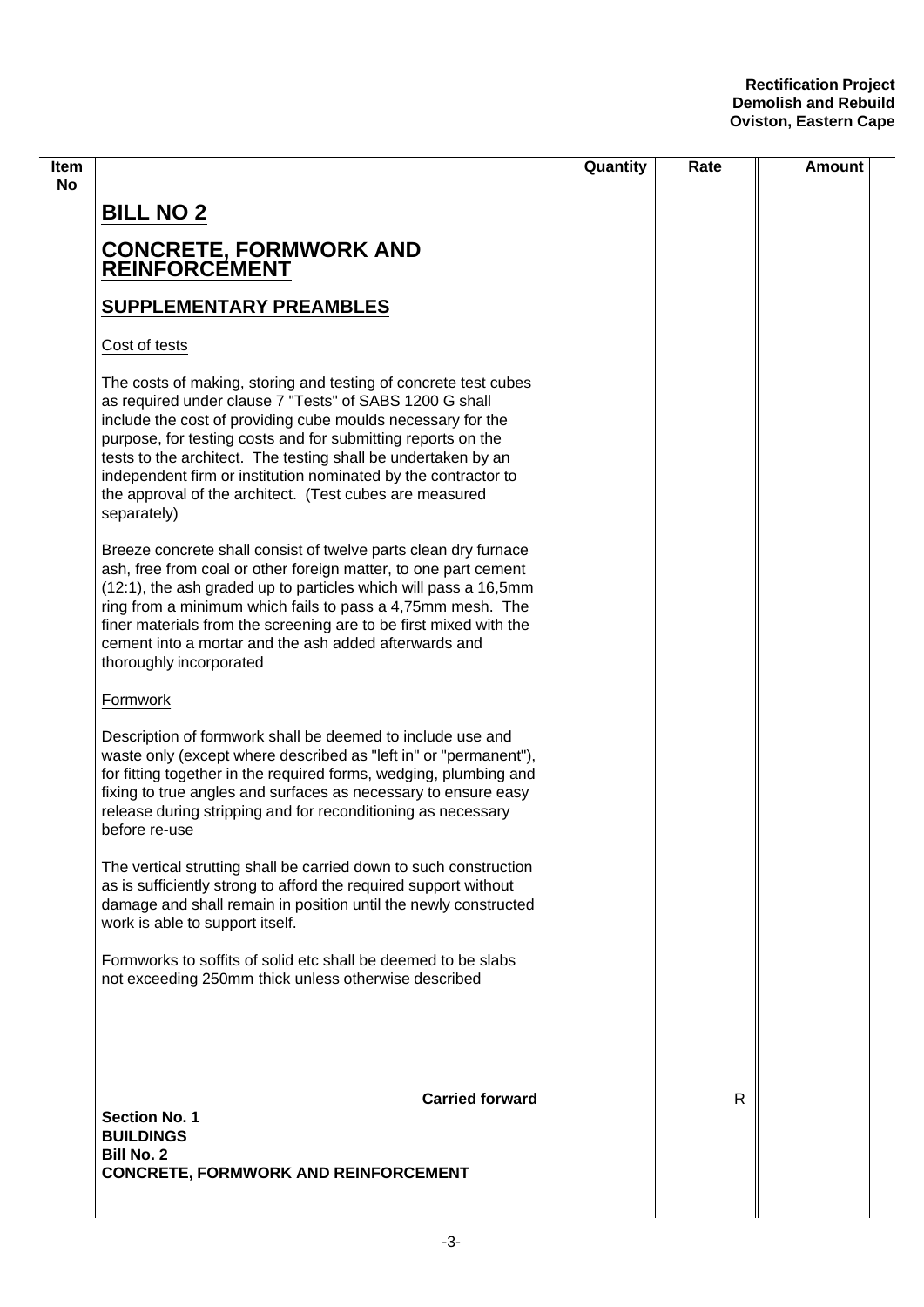|   | <b>Brought forward</b>                                                                                                                                                                                                                                                                                                                                                                                                                  |                |    | $\mathsf{R}$ |  |
|---|-----------------------------------------------------------------------------------------------------------------------------------------------------------------------------------------------------------------------------------------------------------------------------------------------------------------------------------------------------------------------------------------------------------------------------------------|----------------|----|--------------|--|
|   | Formwork to sides of bases, pile caps, ground beams, etc will<br>only be measured where it is prescribed by the engineer for<br>design reasons. Formwork necessitated by irregularity or<br>collapse of excavated faces will not be measured and the cost<br>thereof shall be deemed to be included in the allowance for<br>taking the risk of collapse of the sides of the excavations,<br>provision for which is made in "Earthworks" |                |    |              |  |
|   | <b>UNREINFORCED CONCRETE</b>                                                                                                                                                                                                                                                                                                                                                                                                            |                |    |              |  |
|   | UNREINFORCED CONCRETE CAST AGAINST<br><b>EXCAVATED SURFACES</b>                                                                                                                                                                                                                                                                                                                                                                         |                |    |              |  |
|   | 15MPa/19mm concrete                                                                                                                                                                                                                                                                                                                                                                                                                     |                |    |              |  |
| 1 | Aprons cast in panels                                                                                                                                                                                                                                                                                                                                                                                                                   | m <sub>3</sub> | 2  |              |  |
|   | <b>REINFORCED CONCRETE</b>                                                                                                                                                                                                                                                                                                                                                                                                              |                |    |              |  |
|   | REINFORCED CONCRETE CAST AGAINST<br><b>EXCAVATED SURFACES</b>                                                                                                                                                                                                                                                                                                                                                                           |                |    |              |  |
|   | 25MPa/19mm concrete                                                                                                                                                                                                                                                                                                                                                                                                                     |                |    |              |  |
| 2 | Surface Bed including ground beams (raft foundation)                                                                                                                                                                                                                                                                                                                                                                                    | m <sub>3</sub> | 7  |              |  |
|   | <b>TEST BLOCKS</b>                                                                                                                                                                                                                                                                                                                                                                                                                      |                |    |              |  |
| 3 | Making and testing 150 x 150 x 150mm concrete strength test<br>cube (Provisional)                                                                                                                                                                                                                                                                                                                                                       | No             | 1  |              |  |
|   | <b>CONCRETE SUNDRIES</b>                                                                                                                                                                                                                                                                                                                                                                                                                |                |    |              |  |
|   | Finishing top surfaces of concrete smooth with a wooden float                                                                                                                                                                                                                                                                                                                                                                           |                |    |              |  |
| 4 | Apron                                                                                                                                                                                                                                                                                                                                                                                                                                   | m2             | 30 |              |  |
|   | Finishing top surfaces of concrete smooth with a power float                                                                                                                                                                                                                                                                                                                                                                            |                |    |              |  |
| 5 | Surface beds, slabs, etc                                                                                                                                                                                                                                                                                                                                                                                                                | m2             | 40 |              |  |
|   | <b>SMOOTH FORMWORK (DEGREE OF ACCURACY</b><br>$\bf{D}$                                                                                                                                                                                                                                                                                                                                                                                  |                |    |              |  |
|   | <b>Carried forward</b><br><b>Section No. 1</b><br><b>BUILDINGS</b><br><b>Bill No. 2</b><br><b>CONCRETE, FORMWORK AND REINFORCEMENT</b>                                                                                                                                                                                                                                                                                                  |                |    | $\mathsf{R}$ |  |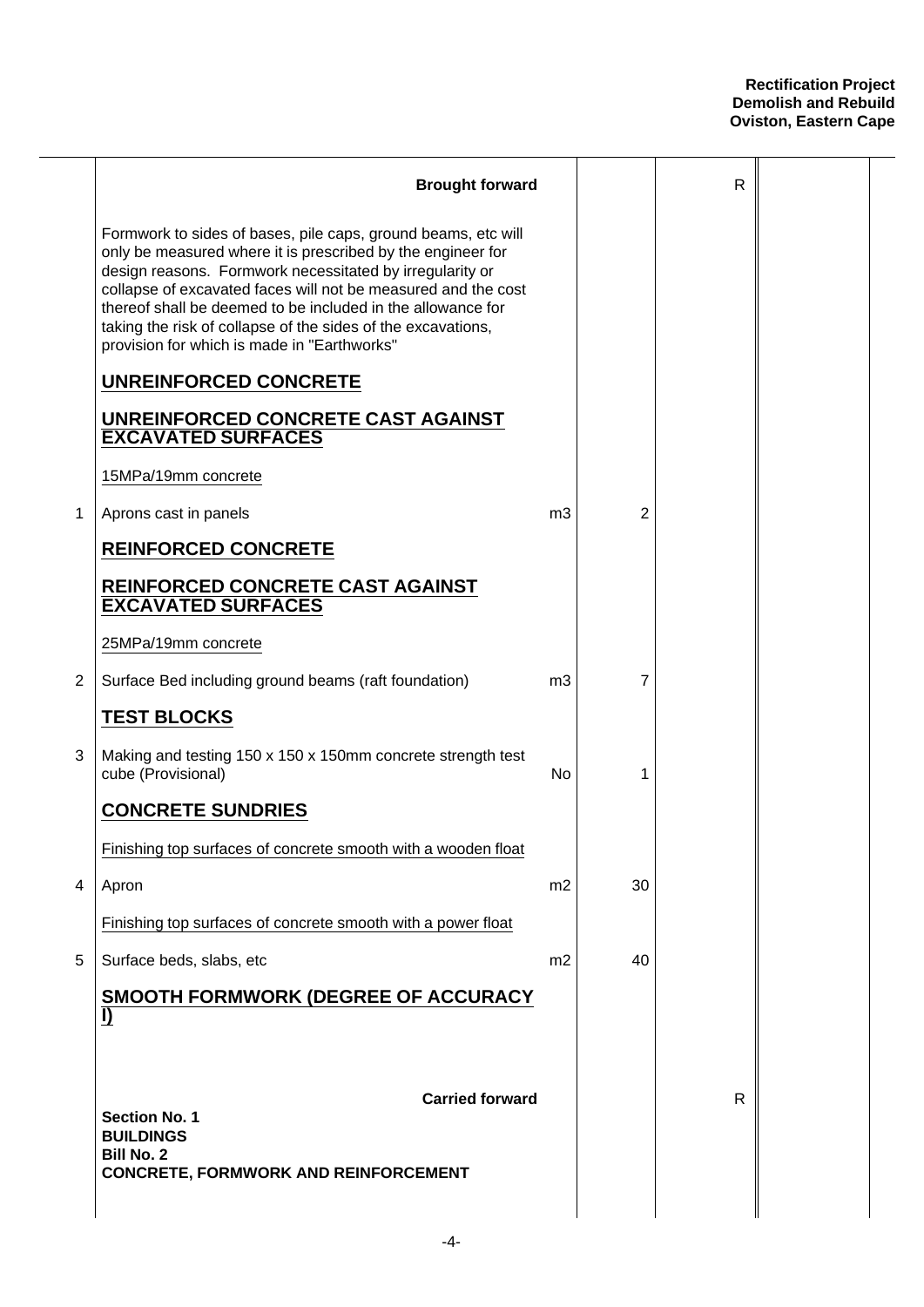|                | <b>Brought forward</b>                                                 |    |      | ${\sf R}$    |  |
|----------------|------------------------------------------------------------------------|----|------|--------------|--|
|                | Smooth formwork to sides                                               |    |      |              |  |
| $\,6$          | Edges, risers, ends and reveals not exceeding 300mm high or<br>wide    | m  | 33   |              |  |
|                | <b>MOVEMENT JOINTS ETC</b>                                             |    |      |              |  |
|                | Saw cut joints                                                         |    |      |              |  |
| $\overline{7}$ | 10 x 10mm Saw cut joints in top of concrete                            | m  | 25   |              |  |
|                | <b>REINFORCEMENT</b>                                                   |    |      |              |  |
|                | <b>REINFORCEMENT (PROVISIONAL)</b>                                     |    |      |              |  |
|                | Mild steel reinforcement to structural concrete work                   |    |      |              |  |
| 8              | 12mm Diameter bars                                                     | t  | 0.14 |              |  |
|                | Fabric reinforcement                                                   |    |      |              |  |
| 9              | Type 193 fabric reinforcement in concrete surface beds, slabs,<br>etc  | m2 | 40   |              |  |
|                |                                                                        |    |      |              |  |
|                |                                                                        |    |      |              |  |
|                |                                                                        |    |      |              |  |
|                |                                                                        |    |      |              |  |
|                |                                                                        |    |      |              |  |
|                |                                                                        |    |      |              |  |
|                |                                                                        |    |      |              |  |
|                |                                                                        |    |      |              |  |
|                |                                                                        |    |      |              |  |
|                |                                                                        |    |      |              |  |
|                |                                                                        |    |      |              |  |
|                | <b>Carried Forward to Sectional Summary: 1</b><br><b>Section No. 1</b> |    |      | $\mathsf{R}$ |  |
|                | <b>BUILDINGS</b><br><b>Bill No. 2</b>                                  |    |      |              |  |
|                | <b>CONCRETE, FORMWORK AND REINFORCEMENT</b>                            |    |      |              |  |
|                |                                                                        |    |      |              |  |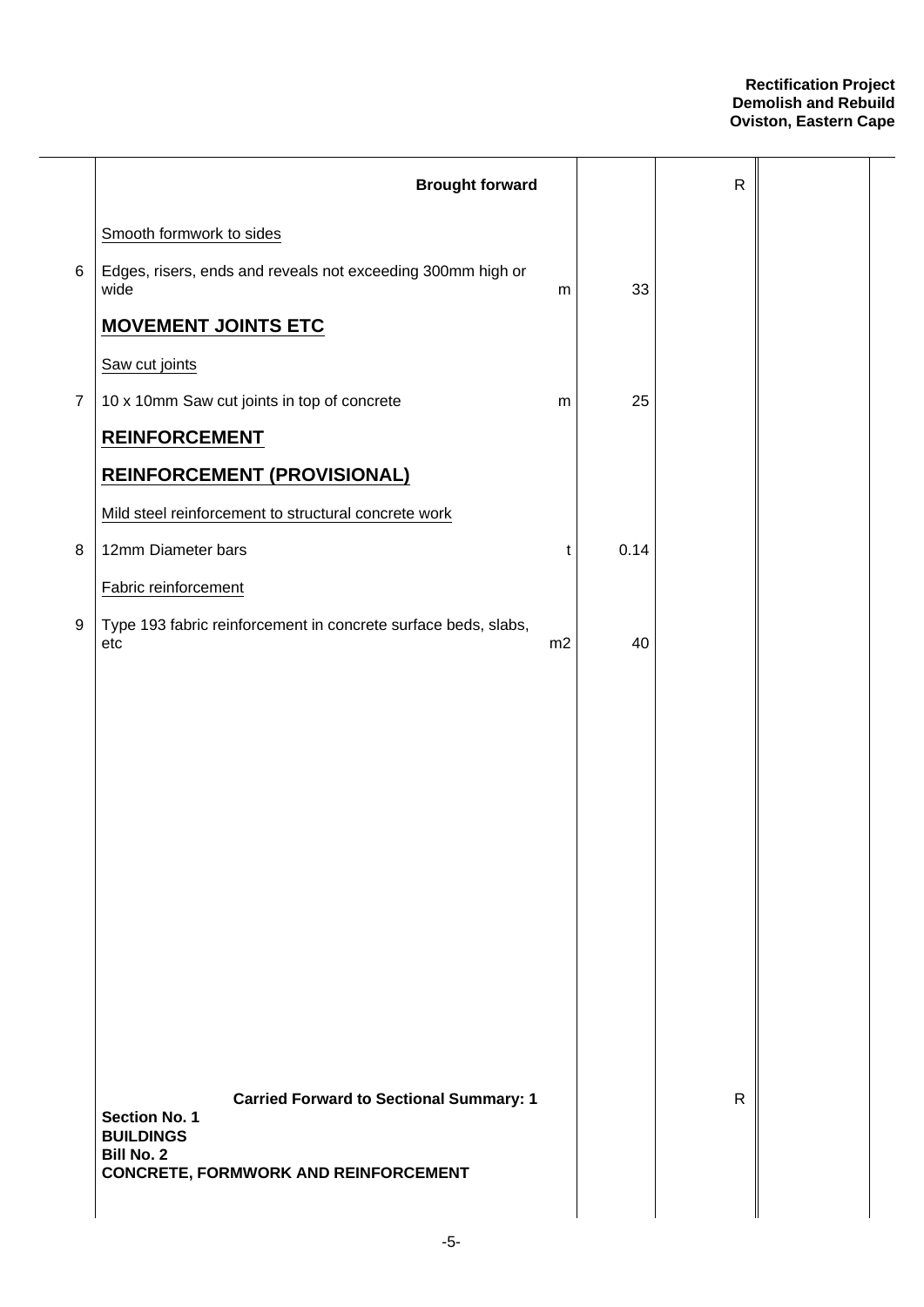|                                                                                                                                                                                                                                                     |                        | Quantity | Rate         | <b>Amount</b> |
|-----------------------------------------------------------------------------------------------------------------------------------------------------------------------------------------------------------------------------------------------------|------------------------|----------|--------------|---------------|
| <b>BILL NO 3</b>                                                                                                                                                                                                                                    |                        |          |              |               |
| <b>MASONRY</b>                                                                                                                                                                                                                                      |                        |          |              |               |
| <b>SUPPLEMENTARY PREAMBLES</b>                                                                                                                                                                                                                      |                        |          |              |               |
| <b>BRICKWORK</b>                                                                                                                                                                                                                                    |                        |          |              |               |
| Sizes in descriptions                                                                                                                                                                                                                               |                        |          |              |               |
| Where sizes in descriptions are given in brick units, "one brick"<br>shall represent the length and "half brick" the width of a brick                                                                                                               |                        |          |              |               |
| Hollow walls etc                                                                                                                                                                                                                                    |                        |          |              |               |
| Descriptions of hollow walls shall be deemed to include leaving<br>every fifth perpend of the bottom course of the external skin<br>open as a weep hole.                                                                                            |                        |          |              |               |
| Walls in two skins described as "bagged and sealed" shall be<br>deemed to include having the outer face of the inner skin<br>bagged with 1:6 cement and sand mixture and sealed with two<br>coats "Brixeal" bitumen emulsion waterproofing coating. |                        |          |              |               |
| User note:                                                                                                                                                                                                                                          |                        |          |              |               |
| The above preamble generally applies for works in hot and<br>humid coastal areas                                                                                                                                                                    |                        |          |              |               |
| Face bricks                                                                                                                                                                                                                                         |                        |          |              |               |
| Bricks shall be ordered timeously to obtain uniformity in size<br>and colour                                                                                                                                                                        |                        |          |              |               |
| Bagged and sealed walls                                                                                                                                                                                                                             |                        |          |              |               |
| Walls in two skins described as " bagged and sealed" shall be<br>deemed to include having the outer face of the inner skin<br>bagged with 6:1 cement and sand mixture and sealed with two<br>coats bitumen waterproofing coating                    |                        |          |              |               |
| Pointing                                                                                                                                                                                                                                            |                        |          |              |               |
| Descriptions of recessed pointing to fair face brickwork and<br>face brickwork shall be deemed to include square recessed,<br>hollow recessed, weathered pointing, etc                                                                              |                        |          |              |               |
| <b>Section No. 1</b><br><b>BUILDINGS</b><br><b>Bill No. 3</b><br><b>MASONRY</b>                                                                                                                                                                     | <b>Carried forward</b> |          | $\mathsf{R}$ |               |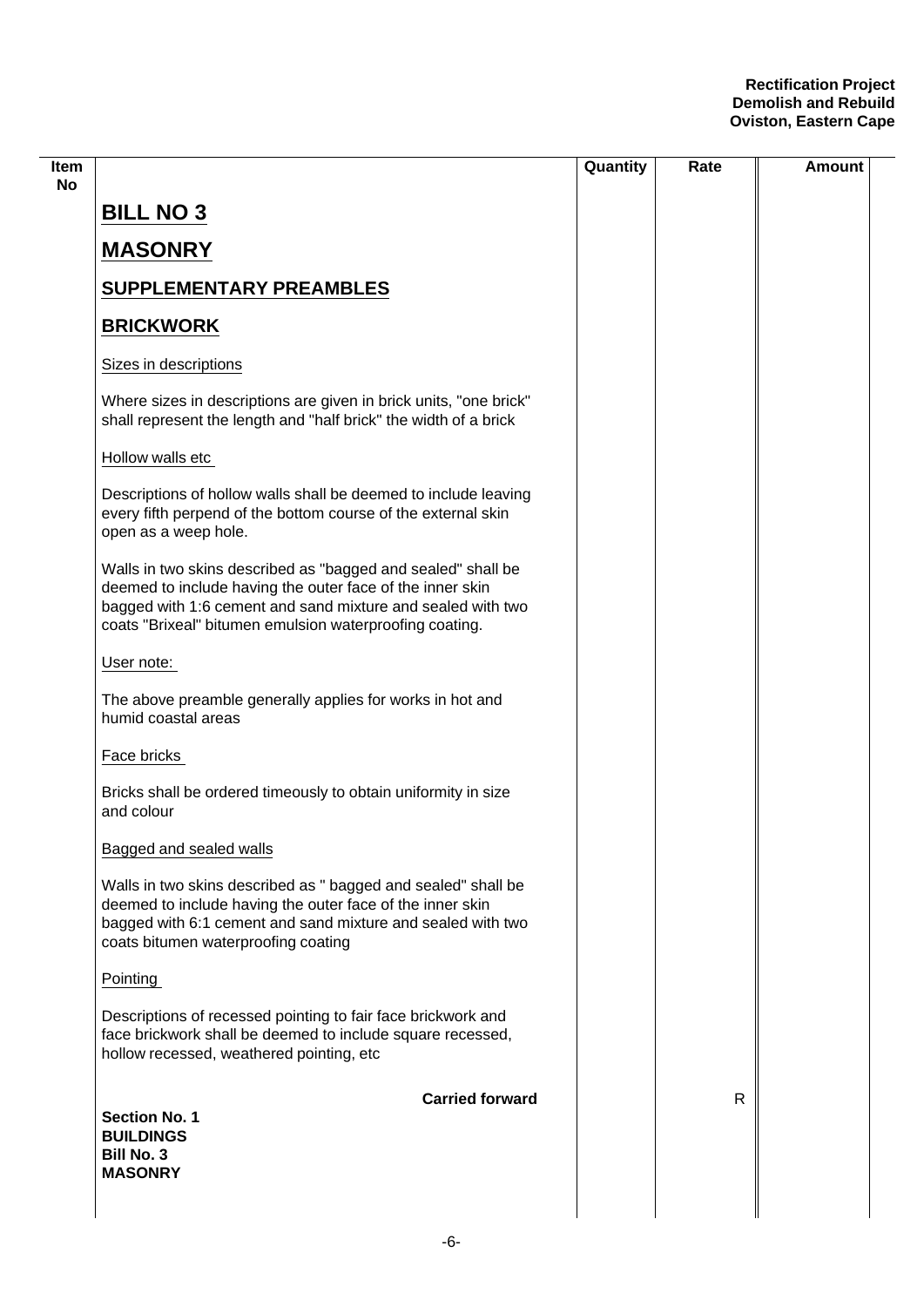|                | <b>Brought forward</b>                                                                                             |    |     | $\mathsf{R}$ |  |
|----------------|--------------------------------------------------------------------------------------------------------------------|----|-----|--------------|--|
|                | <b>SUPERSTRUCTURE</b>                                                                                              |    |     |              |  |
|                | Brickwork of Diamond maxi bricks (14 MPa nominal<br>compressive strength) in class I mortar                        |    |     |              |  |
| $\mathbf{1}$   | 140mm brick walls                                                                                                  | m2 | 86  |              |  |
| $\overline{2}$ | 140mm brick walls in beamfilling                                                                                   | m2 | 4   |              |  |
|                | Brickwork reinforcement                                                                                            |    |     |              |  |
| $\sqrt{3}$     | 75mm Wide reinforcement built in horizontally                                                                      | m  | 337 |              |  |
|                | Galvanised wire ties, etc                                                                                          |    |     |              |  |
| 4              | 4mm diameter roof tie, 2m girth bend double with one end built<br>into brickwork and the other end fixed to timber | No | 14  |              |  |
|                |                                                                                                                    |    |     |              |  |
|                |                                                                                                                    |    |     |              |  |
|                |                                                                                                                    |    |     |              |  |
|                |                                                                                                                    |    |     |              |  |
|                |                                                                                                                    |    |     |              |  |
|                |                                                                                                                    |    |     |              |  |
|                |                                                                                                                    |    |     |              |  |
|                |                                                                                                                    |    |     |              |  |
|                |                                                                                                                    |    |     |              |  |
|                |                                                                                                                    |    |     |              |  |
|                |                                                                                                                    |    |     |              |  |
|                |                                                                                                                    |    |     |              |  |
|                |                                                                                                                    |    |     |              |  |
|                | <b>Carried Forward to Sectional Summary: 1</b><br><b>Section No. 1</b><br><b>BUILDINGS</b>                         |    |     | $\mathsf{R}$ |  |
|                | <b>Bill No. 3</b><br><b>MASONRY</b>                                                                                |    |     |              |  |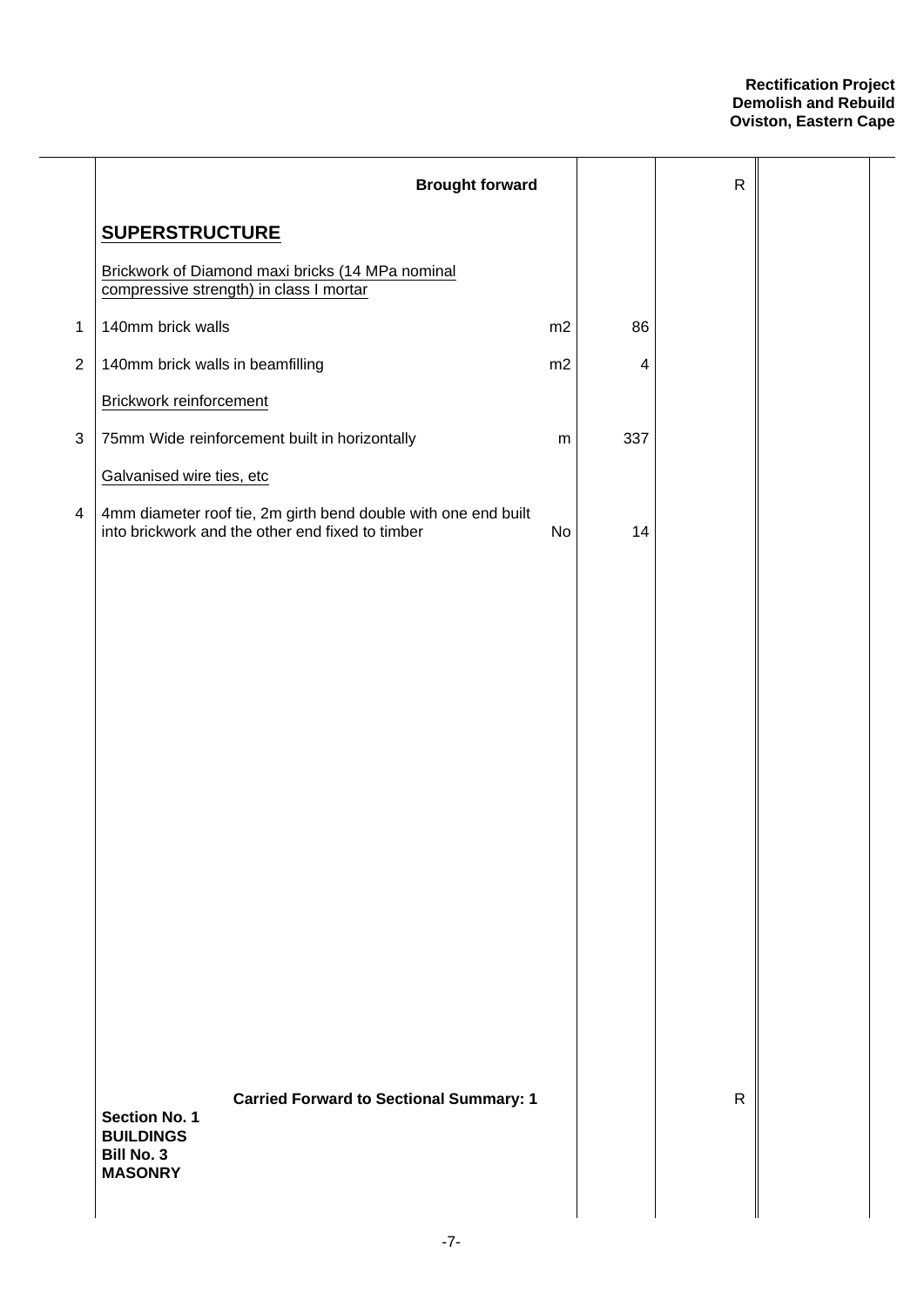| <b>Item</b><br><b>No</b> |                                                                                                                                                                                                                                                                                                                                 |                | Quantity | Rate | <b>Amount</b> |
|--------------------------|---------------------------------------------------------------------------------------------------------------------------------------------------------------------------------------------------------------------------------------------------------------------------------------------------------------------------------|----------------|----------|------|---------------|
|                          | <b>BILL NO 4</b>                                                                                                                                                                                                                                                                                                                |                |          |      |               |
|                          | <b>WATERPROOFING</b>                                                                                                                                                                                                                                                                                                            |                |          |      |               |
|                          | <b>SUPPLEMENTARY PREAMBLES</b>                                                                                                                                                                                                                                                                                                  |                |          |      |               |
|                          | Waterproofing                                                                                                                                                                                                                                                                                                                   |                |          |      |               |
|                          | Waterproofing of roofs, basements, etc shall be laid under a ten<br>year guarantee. Waterproofing to roofs shall be laid to even<br>falls to outlets etc with necessary ridges, hips and valleys.<br>Descriptions of sheet or membrane waterproofing shall be<br>deemed to include additional labour to turn-ups and turn-downs |                |          |      |               |
|                          | DAMP-PROOFING OF WALLS AND FLOORS                                                                                                                                                                                                                                                                                               |                |          |      |               |
|                          | One layer of 375 micron "Consol Plastics Brikgrip DPC"<br>embossed damp proof course                                                                                                                                                                                                                                            |                |          |      |               |
| 1                        | In walls                                                                                                                                                                                                                                                                                                                        | m <sub>2</sub> | 5        |      |               |
|                          | One layer of 250 micron "Consol Plastics Gunplas USB Green"<br>waterproof sheeting sealed at laps with "Gunplas Pressure<br>Sensitive Tape"                                                                                                                                                                                     |                |          |      |               |
| $\overline{2}$           | Under surface beds                                                                                                                                                                                                                                                                                                              | m2             | 74       |      |               |
|                          |                                                                                                                                                                                                                                                                                                                                 |                |          |      |               |
|                          | <b>Carried Forward to Sectional Summary: 1</b><br><b>Section No. 1</b><br><b>BUILDINGS</b><br><b>Bill No. 4</b><br><b>WATERPROOFING</b>                                                                                                                                                                                         |                |          | R    |               |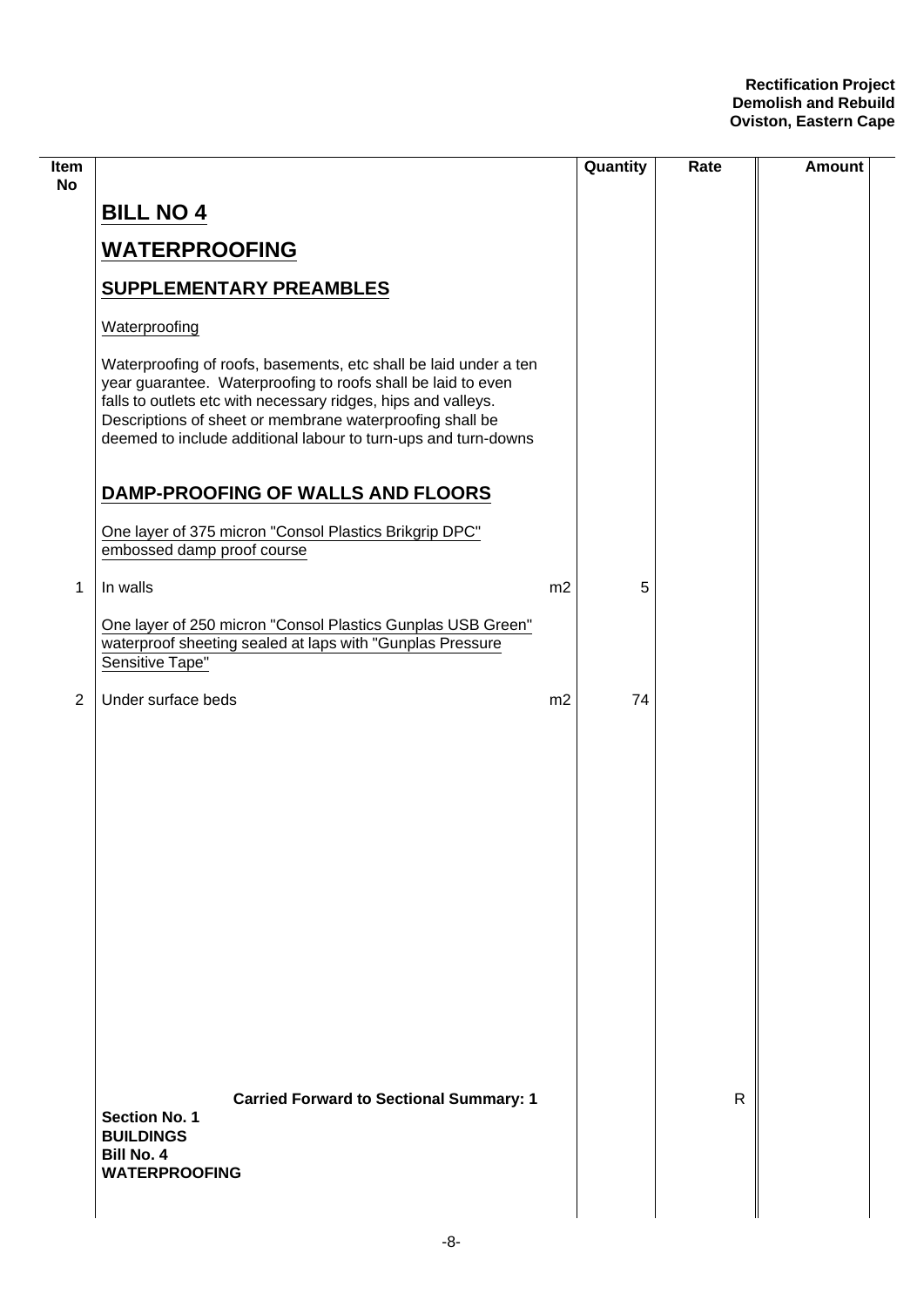| Item<br><b>No</b>       |                                                                                                                                                                                                                                                   |    | Quantity | Rate         | <b>Amount</b> |
|-------------------------|---------------------------------------------------------------------------------------------------------------------------------------------------------------------------------------------------------------------------------------------------|----|----------|--------------|---------------|
|                         | <b>BILL NO 5</b>                                                                                                                                                                                                                                  |    |          |              |               |
|                         | <b>ROOF COVERINGS ETC</b>                                                                                                                                                                                                                         |    |          |              |               |
|                         | PROFILED METAL SHEETING AND<br><b>ACCESSORIES</b>                                                                                                                                                                                                 |    |          |              |               |
|                         | User note:                                                                                                                                                                                                                                        |    |          |              |               |
|                         | Supplementary preambles in connection with fixing of sheeting<br>and accessories and laps are to be inserted when the Model<br>Preambles for Trades (or other preambles not covering the<br>fixing of sheeting and accessories and laps) are used |    |          |              |               |
|                         | When the pitch of the roof is less than 9 degrees or if<br>dustproofing is required then the description of roof covering<br>"with side and end laps sealed" is to be used                                                                        |    |          |              |               |
|                         | 0.55mm Gauge IBR Chromodek roof sheeting fixed to timber<br>purlins                                                                                                                                                                               |    |          |              |               |
| 1                       | Roof covering with pitch not exceeding 25 degrees                                                                                                                                                                                                 | m2 | 45       |              |               |
| $\overline{2}$          | 231 x 231 mm Galvanised iron ridge flashing                                                                                                                                                                                                       | m  | 7        |              |               |
| 3                       | Galvanised iron broadflute closure                                                                                                                                                                                                                | m  | 14       |              |               |
| $\overline{\mathbf{4}}$ | Polyclosure                                                                                                                                                                                                                                       | m  | 14       |              |               |
|                         |                                                                                                                                                                                                                                                   |    |          |              |               |
|                         |                                                                                                                                                                                                                                                   |    |          |              |               |
|                         |                                                                                                                                                                                                                                                   |    |          |              |               |
|                         |                                                                                                                                                                                                                                                   |    |          |              |               |
|                         |                                                                                                                                                                                                                                                   |    |          |              |               |
|                         |                                                                                                                                                                                                                                                   |    |          |              |               |
|                         |                                                                                                                                                                                                                                                   |    |          |              |               |
|                         |                                                                                                                                                                                                                                                   |    |          |              |               |
|                         |                                                                                                                                                                                                                                                   |    |          |              |               |
|                         | <b>Carried Forward to Sectional Summary: 1</b><br><b>Section No. 1</b><br><b>BUILDINGS</b><br><b>Bill No. 5</b><br><b>ROOF COVERING</b>                                                                                                           |    |          | $\mathsf{R}$ |               |
|                         |                                                                                                                                                                                                                                                   |    |          |              |               |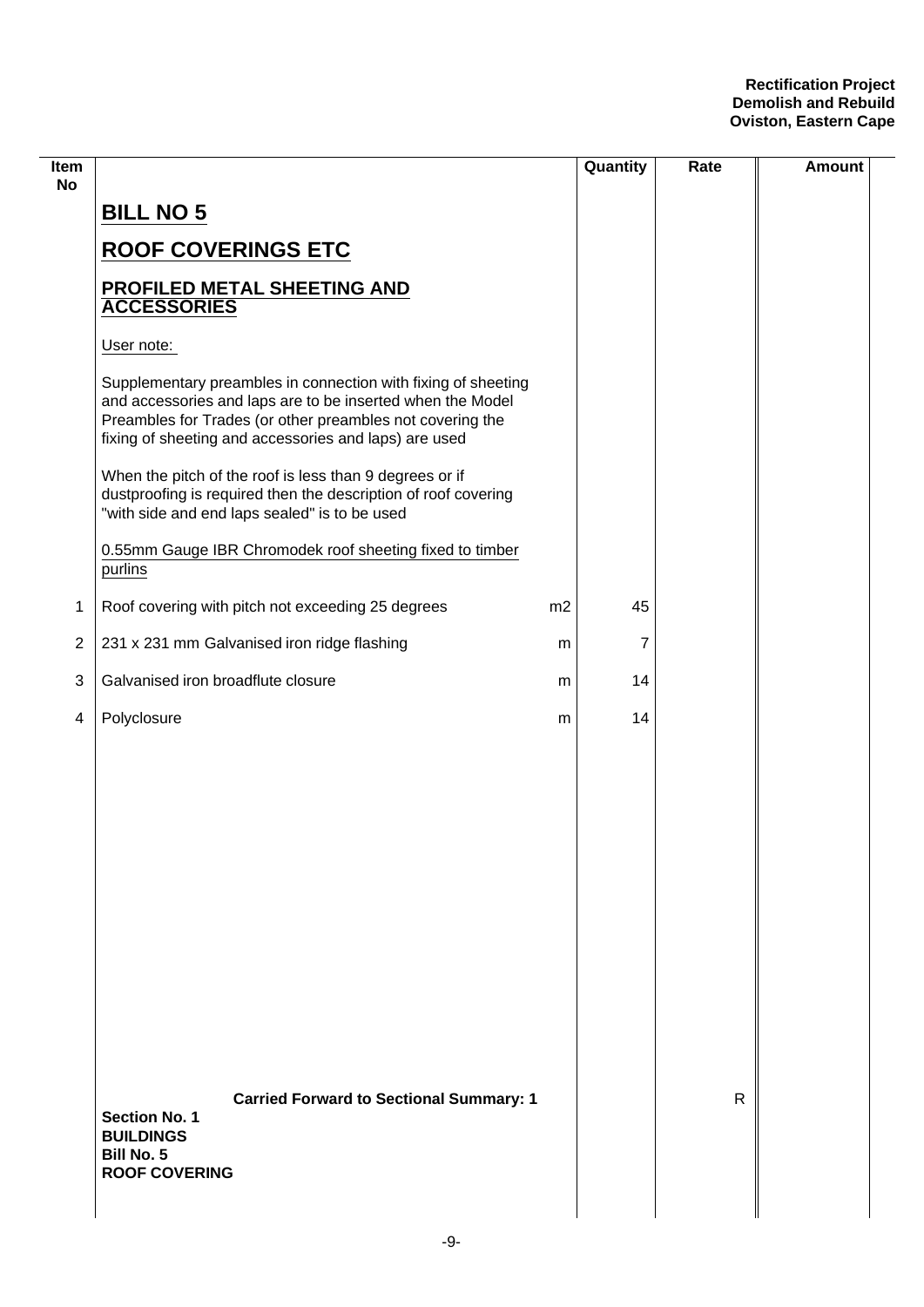|                                                                                                                                                                                                                                                                                                                                                                                                                                                                                                       | Quantity | Rate | Amount |
|-------------------------------------------------------------------------------------------------------------------------------------------------------------------------------------------------------------------------------------------------------------------------------------------------------------------------------------------------------------------------------------------------------------------------------------------------------------------------------------------------------|----------|------|--------|
| <b>BILL NO 6</b>                                                                                                                                                                                                                                                                                                                                                                                                                                                                                      |          |      |        |
| <b>CARPENTRY AND JOINERY</b>                                                                                                                                                                                                                                                                                                                                                                                                                                                                          |          |      |        |
| <b>SUPPLEMENTARY PREAMBLES</b>                                                                                                                                                                                                                                                                                                                                                                                                                                                                        |          |      |        |
| Particle board:                                                                                                                                                                                                                                                                                                                                                                                                                                                                                       |          |      |        |
| Particle board shall comply with the following specifications:                                                                                                                                                                                                                                                                                                                                                                                                                                        |          |      |        |
| a) SABS 1300 Particle board: exterior and flooring type                                                                                                                                                                                                                                                                                                                                                                                                                                               |          |      |        |
| b) SABS 1301 Particle board: interior type                                                                                                                                                                                                                                                                                                                                                                                                                                                            |          |      |        |
| Joinery:                                                                                                                                                                                                                                                                                                                                                                                                                                                                                              |          |      |        |
| Descriptions of frames shall be deemed to include frames,<br>transomes, mullions, rails, etc                                                                                                                                                                                                                                                                                                                                                                                                          |          |      |        |
| Descriptions of hardwood joinery shall be deemed to include<br>pelleting of bolt holes                                                                                                                                                                                                                                                                                                                                                                                                                |          |      |        |
| Fixing                                                                                                                                                                                                                                                                                                                                                                                                                                                                                                |          |      |        |
| Items described as "nailed" shall be deemed to be fixed with<br>hardened steel nails or shot pins to brickwork or concrete                                                                                                                                                                                                                                                                                                                                                                            |          |      |        |
| Decorative laminate finish:                                                                                                                                                                                                                                                                                                                                                                                                                                                                           |          |      |        |
| Laminate finish shall be glued under pressure. Edge strips<br>shall be butt jointed at junctions with adjacent similar finish                                                                                                                                                                                                                                                                                                                                                                         |          |      |        |
| <b>ROOFS ETC</b>                                                                                                                                                                                                                                                                                                                                                                                                                                                                                      |          |      |        |
| Plate nailed timber roof truss construction                                                                                                                                                                                                                                                                                                                                                                                                                                                           |          |      |        |
| The following is applicable in respect of roof trusses:                                                                                                                                                                                                                                                                                                                                                                                                                                               |          |      |        |
| Trusses are at maximum 900mm centres<br>Roof covering is on purlins/battens Ceilings are on 38 x 38mm<br>brandering The references given in the descriptions are to the<br>respective types of trusses detailed on the architect's drawings<br>accompanying these bills of quantities for tender purposes<br>The dimensions in the descriptions of the trusses are nominal<br>and actual measurements are to be obtained from the architect<br>and/or the site before design or fabrication commences |          |      |        |
| <b>Carried forward</b>                                                                                                                                                                                                                                                                                                                                                                                                                                                                                |          | R    |        |
| <b>Section No. 1</b><br><b>BUILDINGS</b>                                                                                                                                                                                                                                                                                                                                                                                                                                                              |          |      |        |
| <b>Bill No. 6</b><br><b>CARPENTRY AND JOINERY</b>                                                                                                                                                                                                                                                                                                                                                                                                                                                     |          |      |        |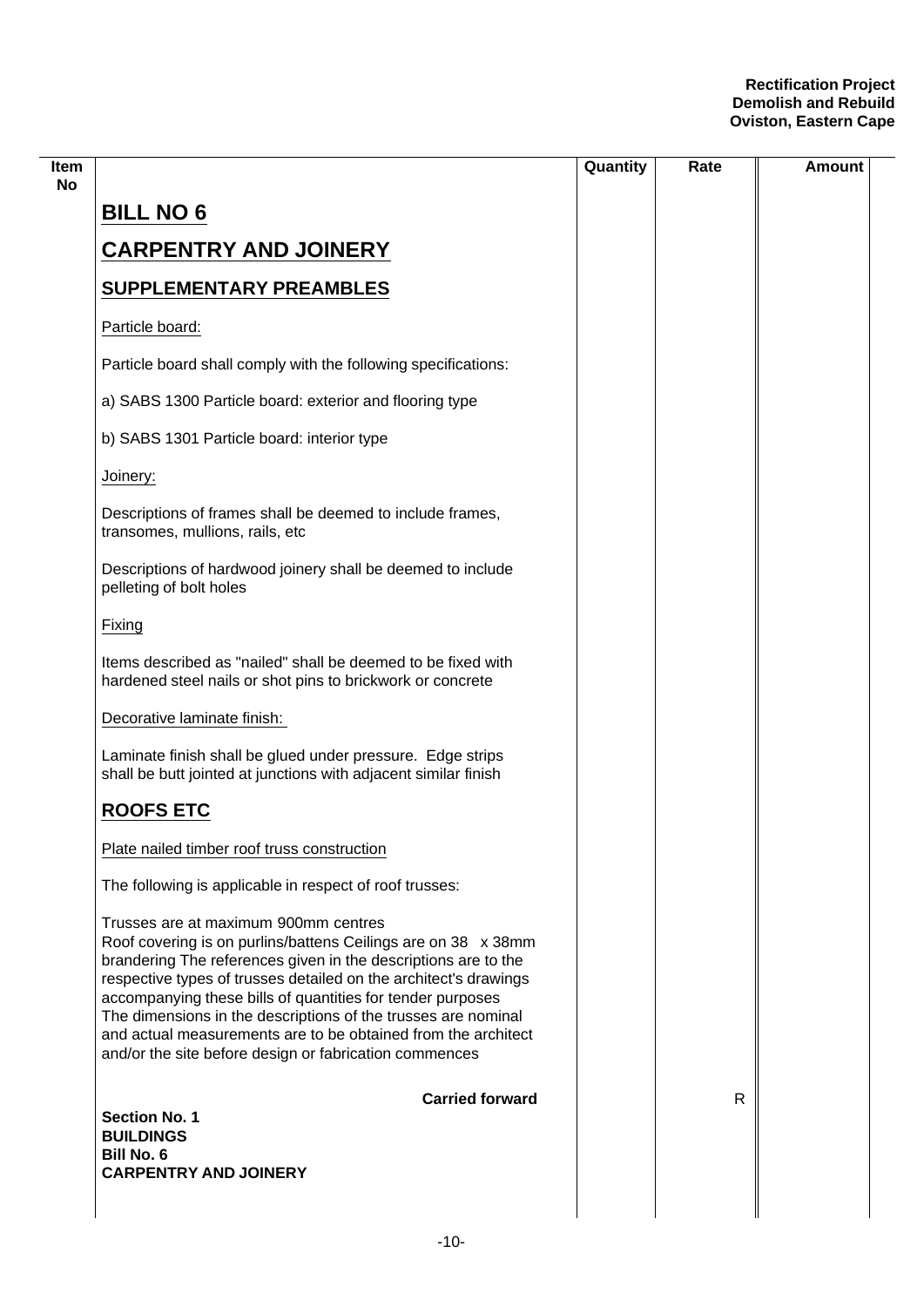|                | <b>Brought forward</b>                                                                                                                   |    |                | ${\sf R}$ |  |
|----------------|------------------------------------------------------------------------------------------------------------------------------------------|----|----------------|-----------|--|
|                | Sawn softwood                                                                                                                            |    |                |           |  |
| 1              | 38 x 114mm Wall plates                                                                                                                   | m  | 14             |           |  |
| $\overline{2}$ | 50 x 76mm Purlins                                                                                                                        | m  | 41             |           |  |
| 3              | Truss type 114 x 38 x 1128mm high overall                                                                                                | No | 7              |           |  |
|                | <b>EAVES, VERGES, ETC</b>                                                                                                                |    |                |           |  |
|                | Fibre-cement fascia and barge boards                                                                                                     |    |                |           |  |
| 4              | 19 x 200mm Fascias and barge boards including galvanised<br>steel H-profile jointing strips                                              | m  | 27             |           |  |
|                | <b>DOORS ETC</b>                                                                                                                         |    |                |           |  |
|                | Wrought meranti doors hung to cliscoeu steel door frames                                                                                 |    |                |           |  |
| $\,$ 5 $\,$    | 813 x 2032 mm high 2/4 panel door                                                                                                        | No | $\overline{2}$ |           |  |
|                | Hollow core flush doors with standard hardboard covering on<br>both sides hung to cliscoeu steel door frames                             |    |                |           |  |
| 6              | 40mm Door 813 x 2032mm high                                                                                                              | No | 3              |           |  |
|                |                                                                                                                                          |    |                |           |  |
|                |                                                                                                                                          |    |                |           |  |
|                |                                                                                                                                          |    |                |           |  |
|                |                                                                                                                                          |    |                |           |  |
|                |                                                                                                                                          |    |                |           |  |
|                |                                                                                                                                          |    |                |           |  |
|                |                                                                                                                                          |    |                |           |  |
|                |                                                                                                                                          |    |                |           |  |
|                |                                                                                                                                          |    |                |           |  |
|                |                                                                                                                                          |    |                |           |  |
|                | <b>Carried Forward to Sectional Summary: 1</b><br><b>Section No. 1</b><br><b>BUILDINGS</b><br>Bill No. 6<br><b>CARPENTRY AND JOINERY</b> |    |                | R         |  |
|                |                                                                                                                                          |    |                |           |  |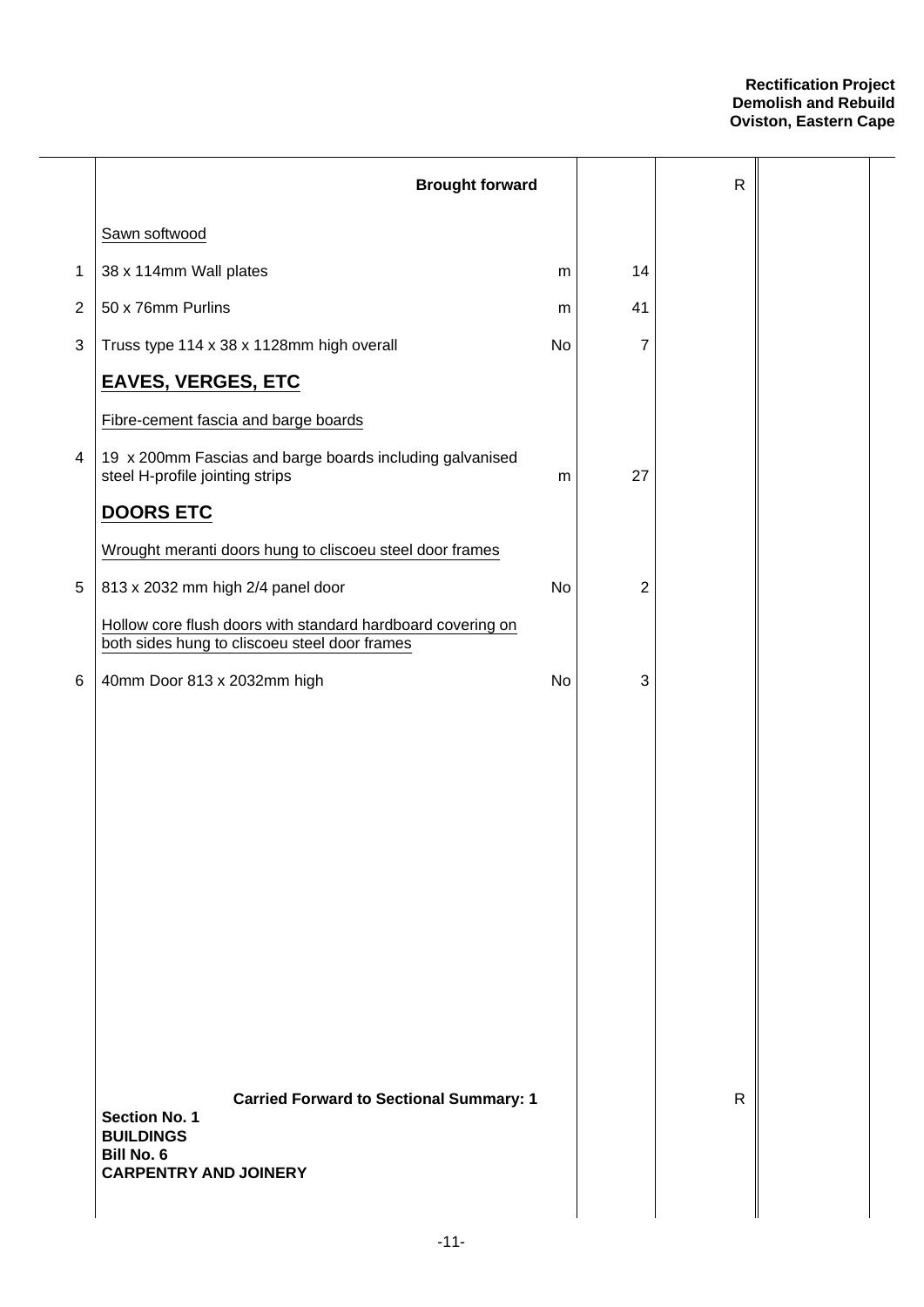| ltem<br>No     |                                                                                                                                                                                                                |                | Quantity | Rate | Amount |
|----------------|----------------------------------------------------------------------------------------------------------------------------------------------------------------------------------------------------------------|----------------|----------|------|--------|
|                | <b>BILL NO 7</b>                                                                                                                                                                                               |                |          |      |        |
|                | <b>CEILINGS, PARTITIONS AND ACCESS<br/>FLOORING</b>                                                                                                                                                            |                |          |      |        |
|                | <b>SUPPLEMENTARY PREAMBLES</b>                                                                                                                                                                                 |                |          |      |        |
|                | Descriptions:                                                                                                                                                                                                  |                |          |      |        |
|                | Fixing:                                                                                                                                                                                                        |                |          |      |        |
|                | Items described as "nailed" shall be deemed to be fixed with<br>hardened steel nails or pins or shot pinned to brickwork or<br>concrete                                                                        |                |          |      |        |
|                | Items described as "plugged" shall be deemed to include<br>screwing to fibre, plastic or metal plugs at not exceeding<br>600mm centres, and where described as "bolted" the bolts<br>have been given elsewhere |                |          |      |        |
|                | Ceilings                                                                                                                                                                                                       |                |          |      |        |
|                | Unless otherwise described ceilings shall be deemed to be<br>horizontal                                                                                                                                        |                |          |      |        |
|                | <b>NAILED UP CEILINGS</b>                                                                                                                                                                                      |                |          |      |        |
|                | "Rhino" gypsum plasterboard                                                                                                                                                                                    |                |          |      |        |
| 1              | Ceilings including 38 x 38mm sawn softwood brandering at<br>450mm centres                                                                                                                                      | m <sub>2</sub> | 35       |      |        |
|                | 6mm "Everite" fibre-cement boards with 6 x 19mm wrot<br>softwood cover strips over joints                                                                                                                      |                |          |      |        |
| $\overline{2}$ | Extra over ceiling for 600 x 600mm trap door of 32 x 44mm<br>wrought softwood rebated framing with one 38 x 38mm sawn<br>softwood cross brander covered with ceiling board and fitted<br>flush in opening      | No.            | 1        |      |        |
|                | "Rhino" gypsum plasterboard cornices                                                                                                                                                                           |                |          |      |        |
| 3              | 75mm Coved cornices                                                                                                                                                                                            | m              | 51       |      |        |
|                |                                                                                                                                                                                                                |                |          |      |        |
|                | <b>Carried forward</b><br><b>Section No. 1</b><br><b>BUILDINGS</b><br><b>Bill No. 7</b><br>CEILINGS, PARTITIONS AND ACCESS FLOORING                                                                            |                |          | R    |        |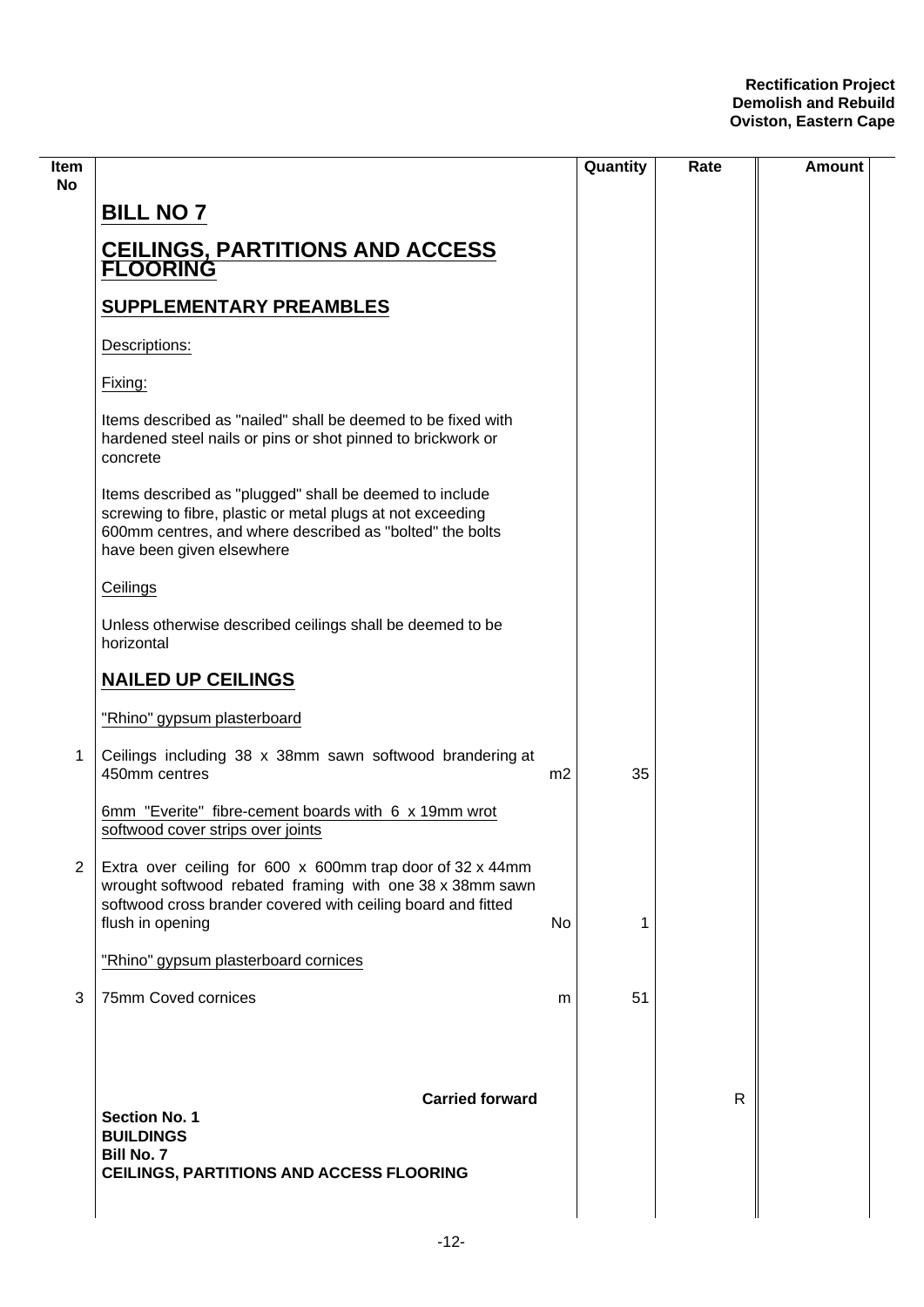|                | <b>Brought forward</b>                                                                                 |    | ${\sf R}$    |  |
|----------------|--------------------------------------------------------------------------------------------------------|----|--------------|--|
|                | "Aerolite" insulation                                                                                  |    |              |  |
| $\overline{4}$ | 40mm Insulation lapped along all edges and laid on top of<br>brandering between roof timbers etc<br>m2 | 40 |              |  |
|                |                                                                                                        |    |              |  |
|                |                                                                                                        |    |              |  |
|                |                                                                                                        |    |              |  |
|                |                                                                                                        |    |              |  |
|                |                                                                                                        |    |              |  |
|                |                                                                                                        |    |              |  |
|                |                                                                                                        |    |              |  |
|                |                                                                                                        |    |              |  |
|                |                                                                                                        |    |              |  |
|                |                                                                                                        |    |              |  |
|                |                                                                                                        |    |              |  |
|                | <b>Carried Forward to Sectional Summary: 1</b><br>Section No. 1<br><b>BUILDINGS</b>                    |    | $\mathsf{R}$ |  |
|                | <b>Bill No. 7</b><br><b>CEILINGS, PARTITIONS AND ACCESS FLOORING</b>                                   |    |              |  |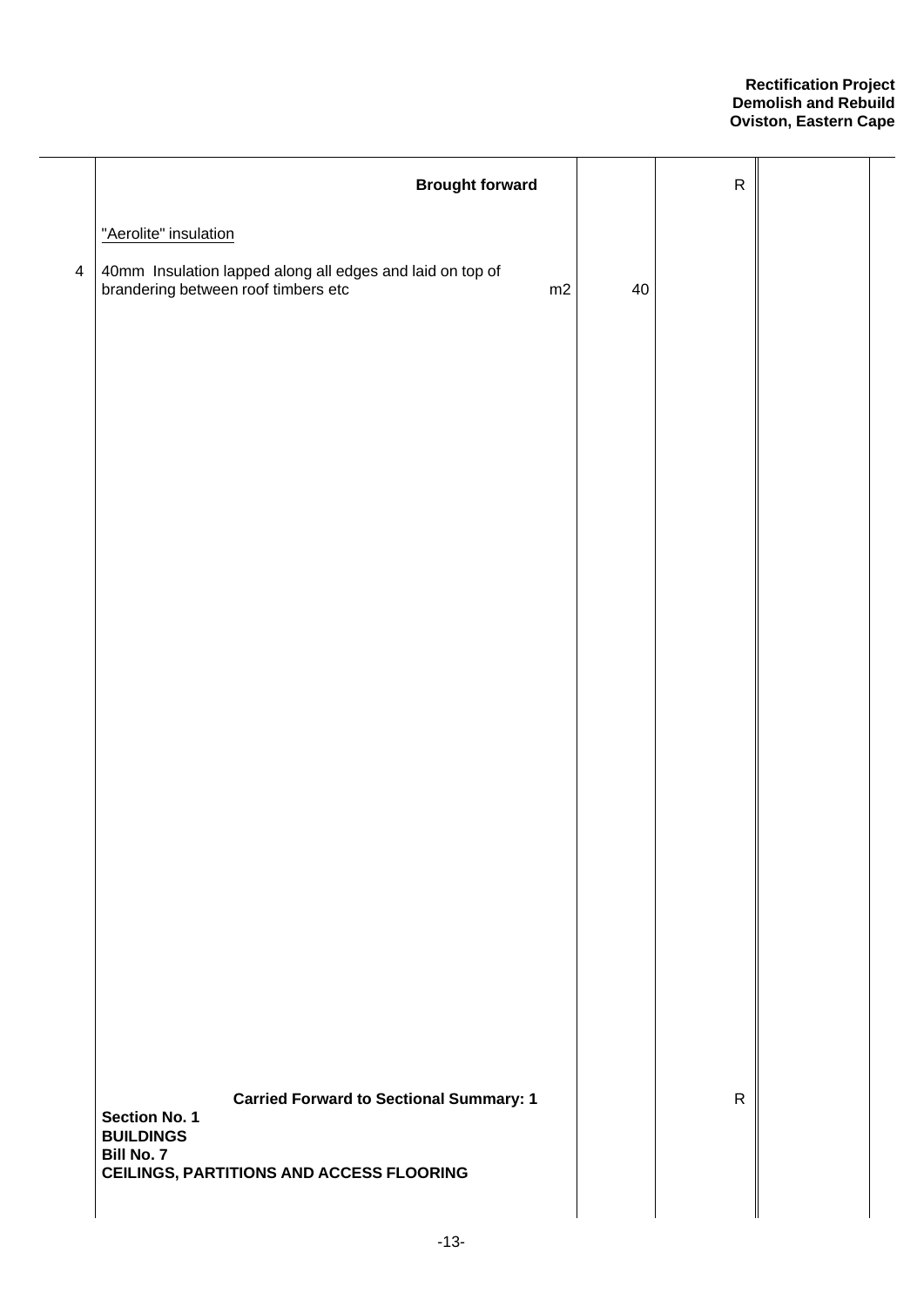| Item<br><b>No</b> |                                                                                                                                                                                                                                                                                                                                                                                                                                   | Quantity | Rate | <b>Amount</b> |
|-------------------|-----------------------------------------------------------------------------------------------------------------------------------------------------------------------------------------------------------------------------------------------------------------------------------------------------------------------------------------------------------------------------------------------------------------------------------|----------|------|---------------|
|                   | <b>BILL NO 8</b>                                                                                                                                                                                                                                                                                                                                                                                                                  |          |      |               |
|                   | <b>IRONMONGERY</b>                                                                                                                                                                                                                                                                                                                                                                                                                |          |      |               |
|                   | <b>SUPPLEMENTARY PREAMBLES</b>                                                                                                                                                                                                                                                                                                                                                                                                    |          |      |               |
|                   | Finishes to ironmongery                                                                                                                                                                                                                                                                                                                                                                                                           |          |      |               |
|                   | Where applicable finishes to ironmongery are indicated by<br>suffixes in accordance with the following list:<br>BS Satin bronze lacquered CH Chromium plated<br>SC Satin chromium plated<br>SE Silver enamelled<br><b>GE Grey enamelled</b><br>AS Anodised silver<br>AB Anodised bronze<br>AG Anodised gold<br><b>ABL Anodised black</b><br>PB Polished brass<br>PL Polished and lacquered<br>PT Epoxy coated<br><b>SD Sanded</b> |          |      |               |
|                   | <b>LOCKS</b>                                                                                                                                                                                                                                                                                                                                                                                                                      |          |      |               |
|                   | "EN-SUITE" LOCKS                                                                                                                                                                                                                                                                                                                                                                                                                  |          |      |               |
|                   | "Union"                                                                                                                                                                                                                                                                                                                                                                                                                           |          |      |               |
|                   | The following locks are to be suitable for master and grand<br>master key operation                                                                                                                                                                                                                                                                                                                                               |          |      |               |
| 1                 | Mortice two lever lockset with handles<br>No                                                                                                                                                                                                                                                                                                                                                                                      | 3        |      |               |
| $\mathbf{2}$      | No<br>Mortice three lever lockset with handles                                                                                                                                                                                                                                                                                                                                                                                    | 2        |      |               |
|                   | <b>Carried Forward to Sectional Summary: 1</b><br><b>Section No. 1</b><br><b>BUILDINGS</b><br><b>Bill No. 8</b><br><b>IRONMONGERY</b>                                                                                                                                                                                                                                                                                             |          | R    |               |
|                   |                                                                                                                                                                                                                                                                                                                                                                                                                                   |          |      |               |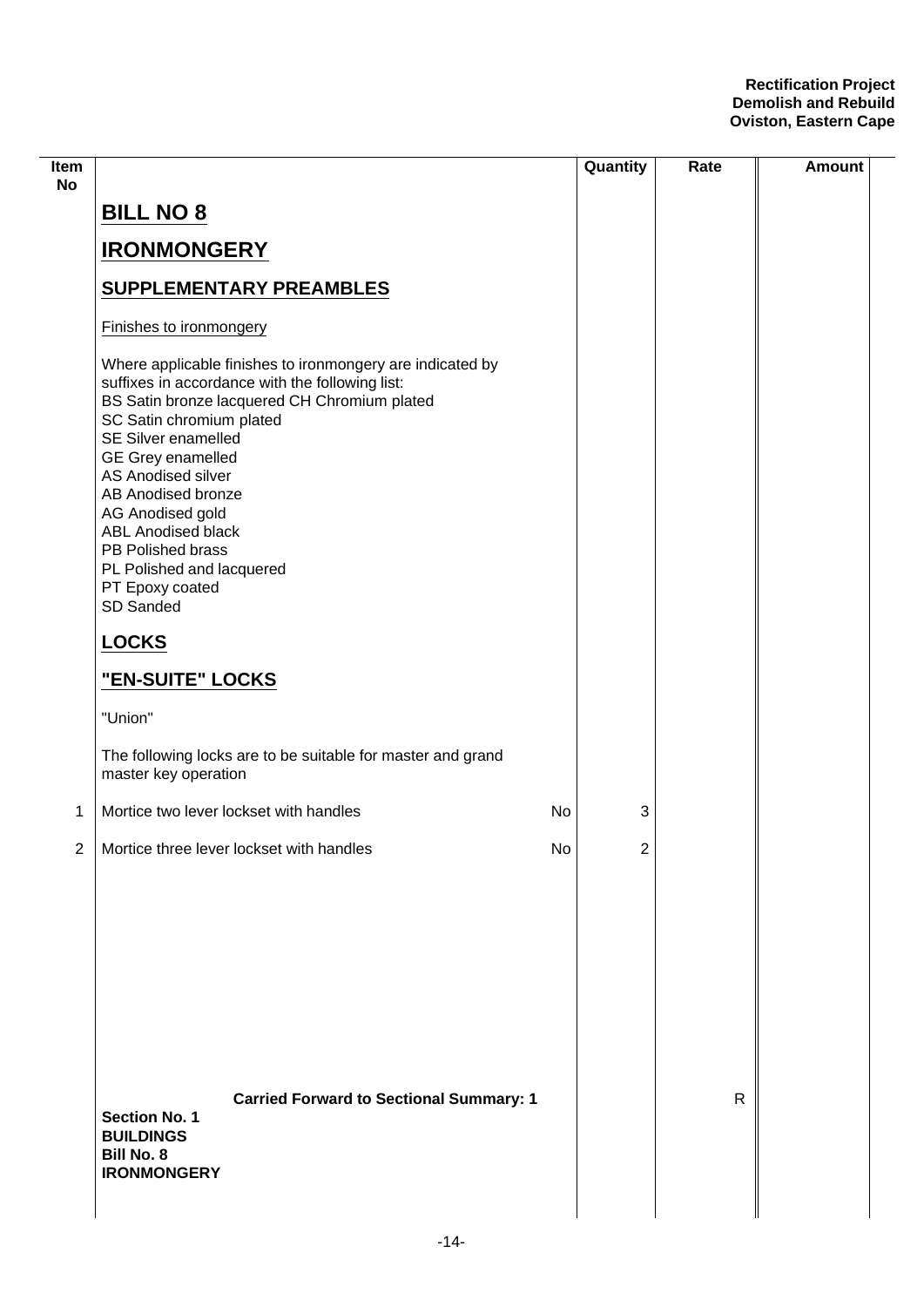| Item<br><b>No</b> |                                                                                                                                                                 |    | Quantity | Rate | <b>Amount</b> |
|-------------------|-----------------------------------------------------------------------------------------------------------------------------------------------------------------|----|----------|------|---------------|
|                   | <b>BILLNO 9</b>                                                                                                                                                 |    |          |      |               |
|                   | <b>METALWORK</b>                                                                                                                                                |    |          |      |               |
|                   | <b>SUPPLEMENTARY PREAMBLES</b>                                                                                                                                  |    |          |      |               |
|                   | Descriptions                                                                                                                                                    |    |          |      |               |
|                   | Descriptions of bolts shall be deemed to include nuts and<br>washers                                                                                            |    |          |      |               |
|                   | Descriptions of expansion anchors and bolts and chemical<br>anchors and bolts shall be deemed to include nuts, washers<br>and mortices in brickwork or concrete |    |          |      |               |
|                   | Metalwork described as"holed for bolt(s)" shall be deemed to<br>exclude the bolts unless otherwise described                                                    |    |          |      |               |
|                   | PRESSED STEEL DOOR FRAMES                                                                                                                                       |    |          |      |               |
|                   | 1,2mm Rebated frames suitable for 140mm brick walls                                                                                                             |    |          |      |               |
| 1                 | Cliscoeu Frame for door 813 x 2032mm high                                                                                                                       | No | 5        |      |               |
|                   | STEEL WINDOWS, DOORS, ETC                                                                                                                                       |    |          |      |               |
|                   | Standard residential windows                                                                                                                                    |    |          |      |               |
| $\overline{2}$    | 1.3mm Thick Cliscoeu window as C2H (1022 X 949mm)                                                                                                               | No | 3        |      |               |
| 3                 | 1.3mm Thick Cliscoeu window as NE1 (533 x 654mm)                                                                                                                | No | 1        |      |               |
|                   |                                                                                                                                                                 |    |          |      |               |
|                   |                                                                                                                                                                 |    |          |      |               |
|                   |                                                                                                                                                                 |    |          |      |               |
|                   |                                                                                                                                                                 |    |          |      |               |
|                   |                                                                                                                                                                 |    |          |      |               |
|                   |                                                                                                                                                                 |    |          |      |               |
|                   |                                                                                                                                                                 |    |          |      |               |
|                   |                                                                                                                                                                 |    |          |      |               |
|                   | <b>Carried Forward to Sectional Summary: 1</b><br><b>Section No. 1</b><br><b>BUILDINGS</b><br><b>Bill No. 9</b><br><b>METALWORK</b>                             |    |          | R    |               |
|                   |                                                                                                                                                                 |    |          |      |               |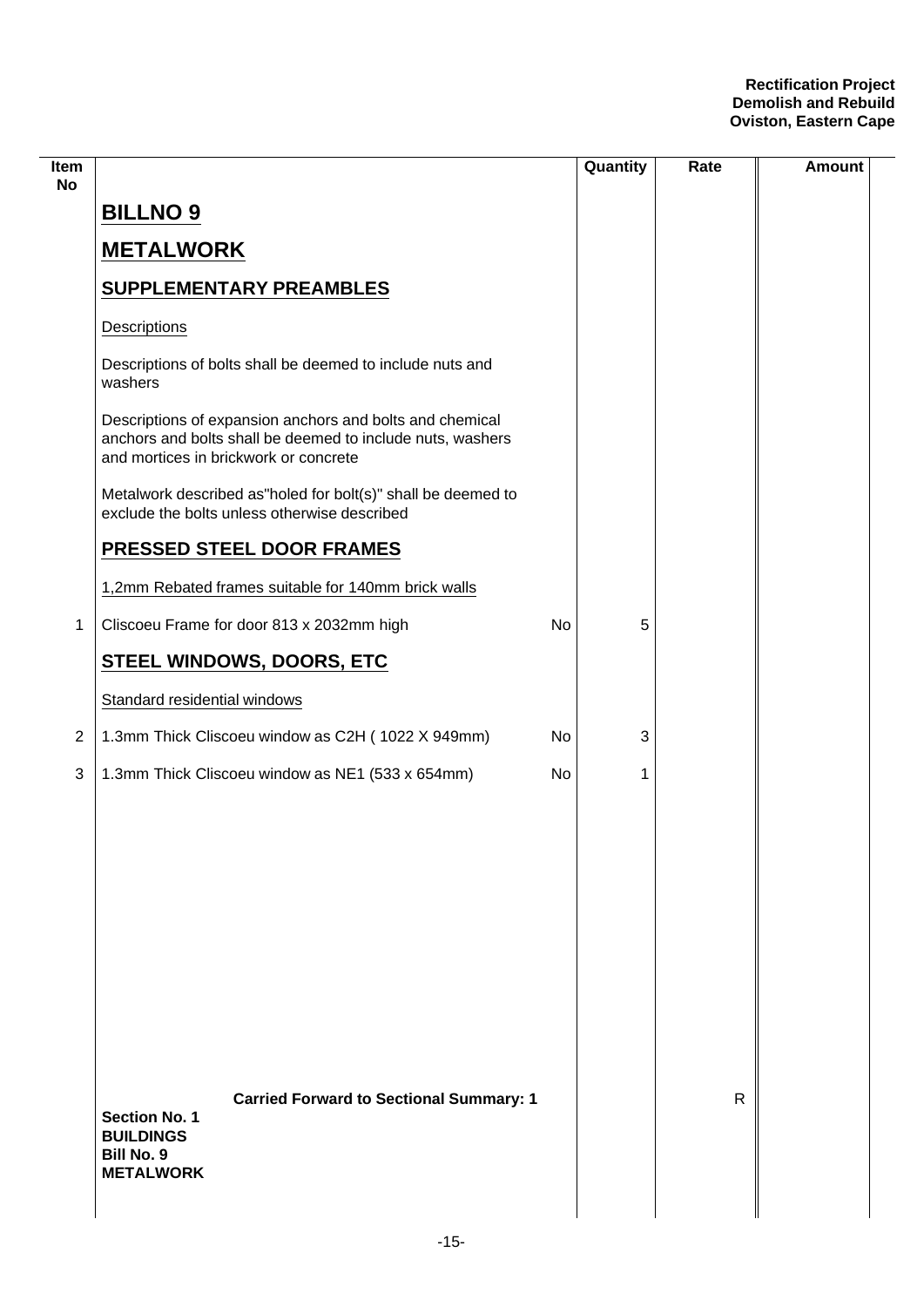| Item<br><b>No</b> |                                 |                                                        |    | Quantity | Rate         | <b>Amount</b> |
|-------------------|---------------------------------|--------------------------------------------------------|----|----------|--------------|---------------|
|                   | <b>BILL NO 10</b>               |                                                        |    |          |              |               |
|                   | <b>PLASTERING</b>               |                                                        |    |          |              |               |
|                   |                                 | <b>CEMCRETE OR APPROVED PRODUCT</b>                    |    |          |              |               |
|                   |                                 | Cemcrete or any approved waterproofing agent in colour |    |          |              |               |
| $\mathbf{1}$      | On external walls               |                                                        | m2 | 62       |              |               |
|                   | <b>INTERNAL PLASTER</b>         |                                                        |    |          |              |               |
|                   | Cement plaster on brickwork     |                                                        |    |          |              |               |
| $\sqrt{2}$        | On walls                        |                                                        | m2 | 111      |              |               |
| $\sqrt{3}$        | On narrow widths                |                                                        | m2 | 12       |              |               |
|                   |                                 |                                                        |    |          |              |               |
|                   |                                 |                                                        |    |          |              |               |
|                   |                                 |                                                        |    |          |              |               |
|                   |                                 |                                                        |    |          |              |               |
|                   |                                 |                                                        |    |          |              |               |
|                   |                                 |                                                        |    |          |              |               |
|                   |                                 |                                                        |    |          |              |               |
|                   |                                 |                                                        |    |          |              |               |
|                   |                                 |                                                        |    |          |              |               |
|                   |                                 |                                                        |    |          |              |               |
|                   |                                 |                                                        |    |          |              |               |
|                   |                                 |                                                        |    |          |              |               |
|                   |                                 |                                                        |    |          |              |               |
|                   |                                 |                                                        |    |          |              |               |
|                   |                                 |                                                        |    |          |              |               |
|                   | <b>Section No. 1</b>            | <b>Carried Forward to Sectional Summary: 1</b>         |    |          | $\mathsf{R}$ |               |
|                   | <b>BUILDINGS</b><br>Bill No. 10 |                                                        |    |          |              |               |
|                   | <b>PLASTERING</b>               |                                                        |    |          |              |               |
|                   |                                 |                                                        |    |          |              |               |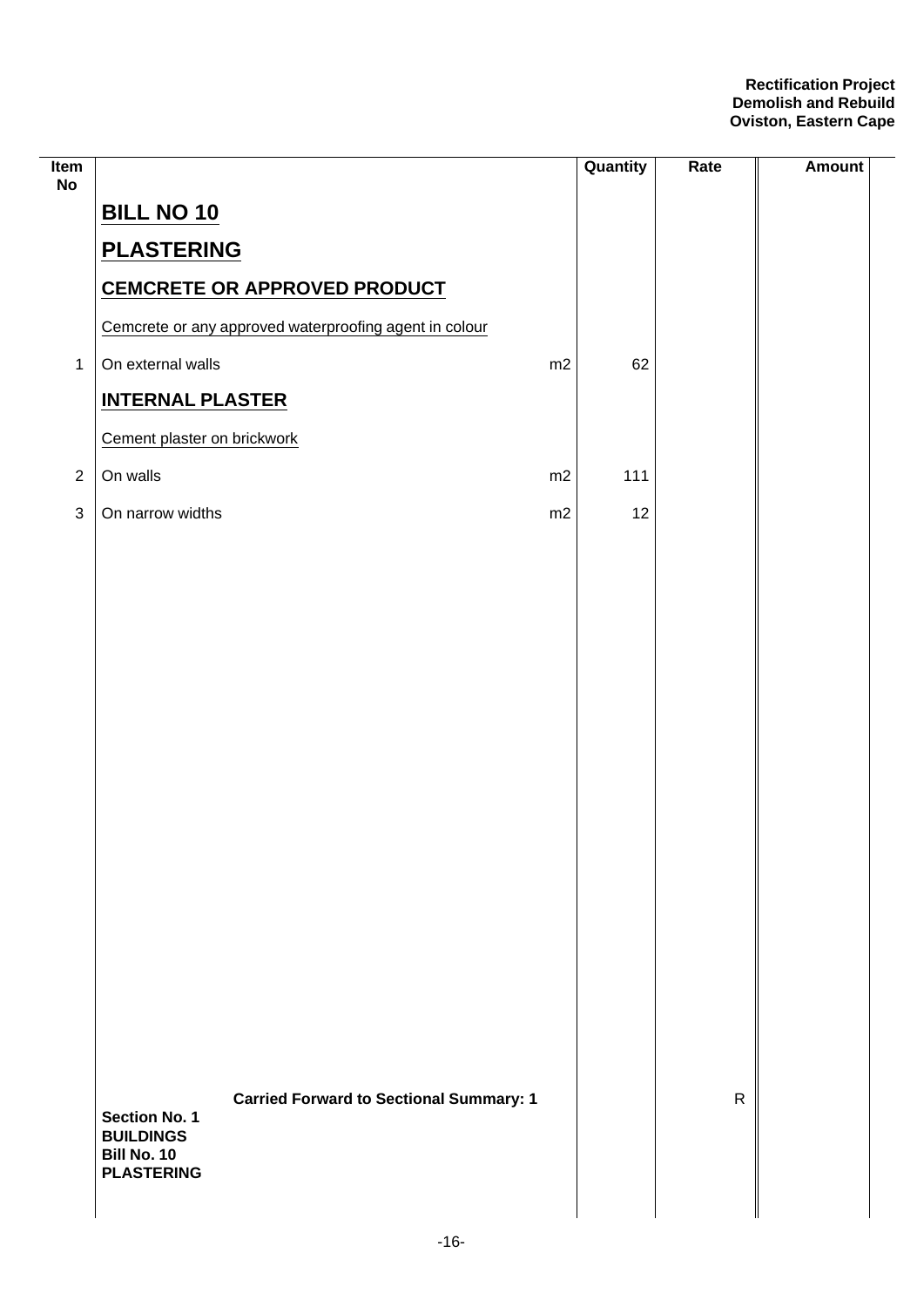| Item<br><b>No</b> |                                                                                                                                                                                                                                                                                                             |    | Quantity | Rate         | <b>Amount</b> |
|-------------------|-------------------------------------------------------------------------------------------------------------------------------------------------------------------------------------------------------------------------------------------------------------------------------------------------------------|----|----------|--------------|---------------|
|                   | <b>BILL NO 11</b>                                                                                                                                                                                                                                                                                           |    |          |              |               |
|                   | <b>TILING</b>                                                                                                                                                                                                                                                                                               |    |          |              |               |
|                   | <b>SUPPLEMENTARY PREAMBLES</b>                                                                                                                                                                                                                                                                              |    |          |              |               |
|                   | Descriptions                                                                                                                                                                                                                                                                                                |    |          |              |               |
|                   | Unless described as "fixed with adhesive to plaster (plaster<br>elsewhere)" descriptions of tiling on brick or concrete walls,<br>columns, etc shall be deemed to include 1:4 cement plaster<br>backing and descriptions of tiling on concrete floors etc shall be<br>deemed to include 1:3 plaster bedding |    |          |              |               |
|                   | <b>WALL TILING</b>                                                                                                                                                                                                                                                                                          |    |          |              |               |
|                   | 152 x 152 x 5mm White glazed ceramic tiles (PC R80/m2)<br>fixed with adhesive to plaster (plaster elsewhere) and flush<br>pointed with tinted grout                                                                                                                                                         |    |          |              |               |
| $\mathbf 1$       | On walls                                                                                                                                                                                                                                                                                                    | m2 | 1        |              |               |
| $\sqrt{2}$        | On walls in isolated panels, splashbacks, etc                                                                                                                                                                                                                                                               | m2 | 1        |              |               |
|                   |                                                                                                                                                                                                                                                                                                             |    |          |              |               |
|                   | <b>Carried Forward to Sectional Summary: 1</b><br><b>Section No. 1</b><br><b>BUILDINGS</b><br>Bill No. 11<br><b>TILING</b>                                                                                                                                                                                  |    |          | $\mathsf{R}$ |               |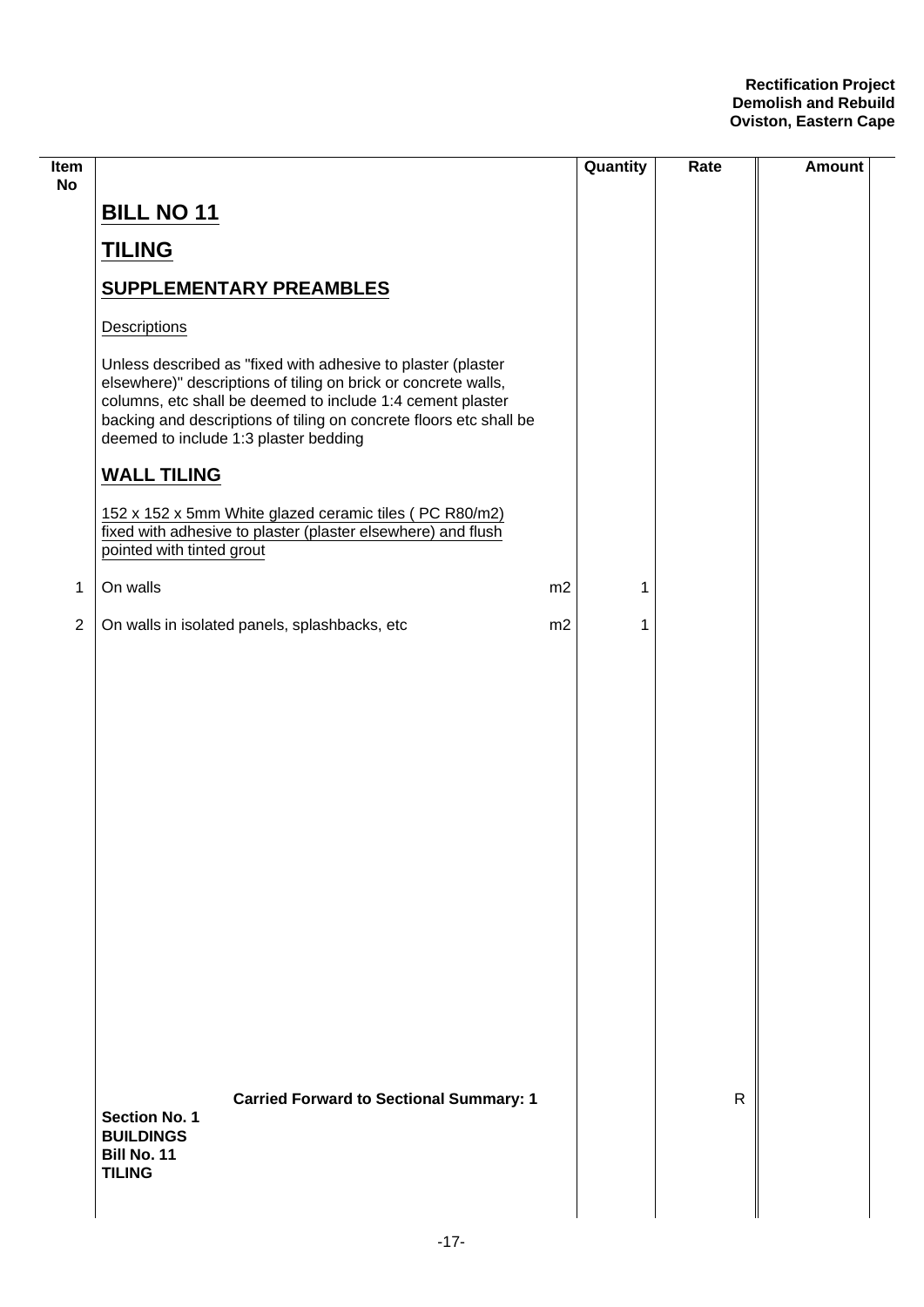| Item<br>No     |                                                                                     | Quantity     | Rate         | Amount |
|----------------|-------------------------------------------------------------------------------------|--------------|--------------|--------|
|                | <b>BILL NO 12</b>                                                                   |              |              |        |
|                | <b>GLAZING</b>                                                                      |              |              |        |
|                | <b>GLAZING TO STEEL WITH PUTTY</b>                                                  |              |              |        |
|                | 4 mm Clear float glass                                                              |              |              |        |
| $\mathbf{1}$   | Panes not exceeding 0.1m2<br>m2                                                     | $\mathbf{3}$ |              |        |
|                | 4mm obscure glass                                                                   |              |              |        |
| $\overline{2}$ | Panes not exceeding 0,1 m2<br>m2                                                    | 1            |              |        |
|                |                                                                                     |              |              |        |
|                |                                                                                     |              |              |        |
|                |                                                                                     |              |              |        |
|                |                                                                                     |              |              |        |
|                |                                                                                     |              |              |        |
|                |                                                                                     |              |              |        |
|                |                                                                                     |              |              |        |
|                |                                                                                     |              |              |        |
|                |                                                                                     |              |              |        |
|                |                                                                                     |              |              |        |
|                |                                                                                     |              |              |        |
|                |                                                                                     |              |              |        |
|                |                                                                                     |              |              |        |
|                |                                                                                     |              |              |        |
|                |                                                                                     |              |              |        |
|                |                                                                                     |              |              |        |
|                |                                                                                     |              | $\mathsf{R}$ |        |
|                | <b>Carried Forward to Sectional Summary: 1</b><br>Section No. 1<br><b>BUILDINGS</b> |              |              |        |
|                | <b>Bill No. 12</b><br><b>GLAZING</b>                                                |              |              |        |
|                |                                                                                     |              |              |        |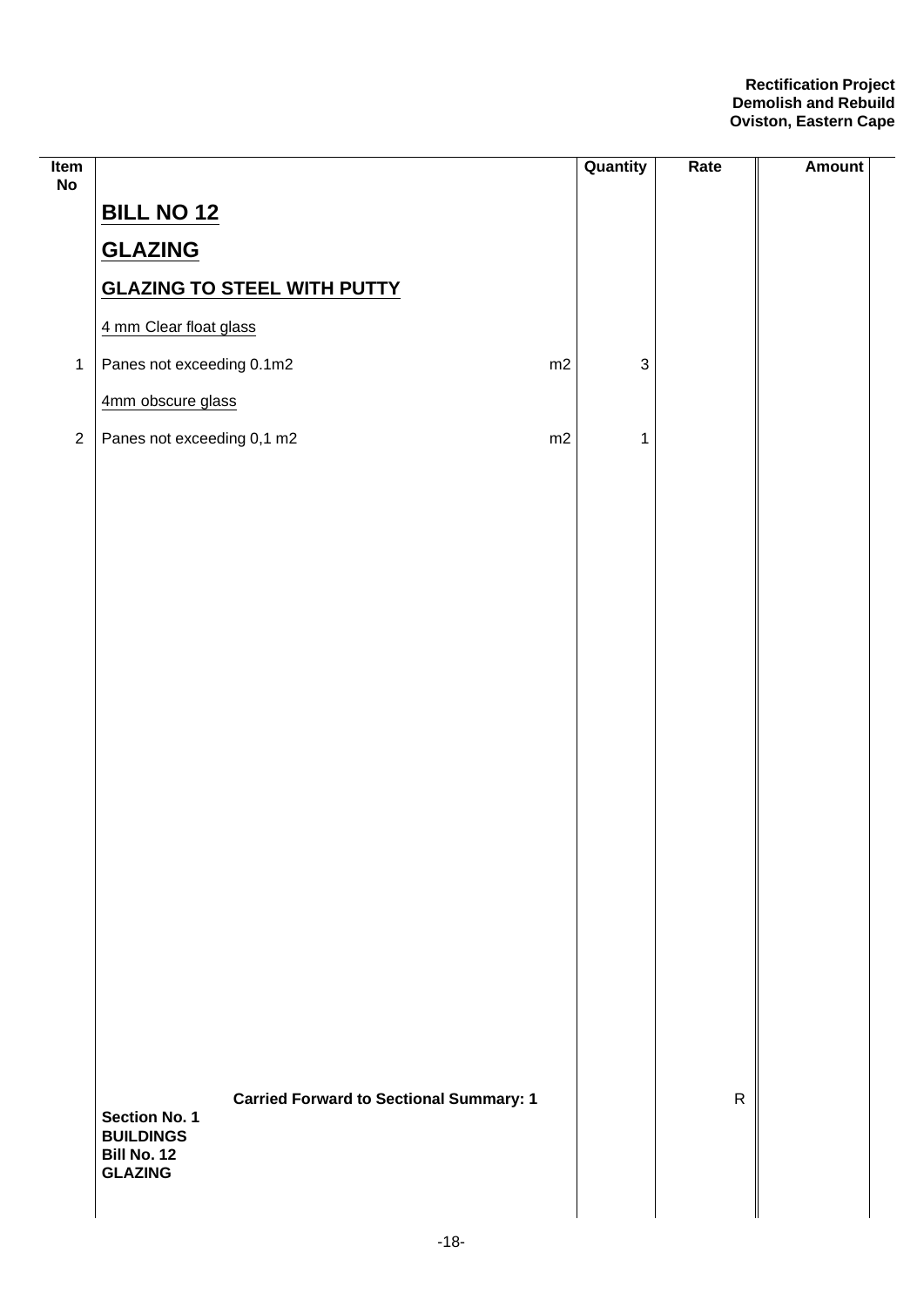| ltem<br>No     |                                                                                                                                                                                                                                                   |                | Quantity | Rate         | Amount |
|----------------|---------------------------------------------------------------------------------------------------------------------------------------------------------------------------------------------------------------------------------------------------|----------------|----------|--------------|--------|
|                | <b>BILL NO 13</b>                                                                                                                                                                                                                                 |                |          |              |        |
|                | <b>PAINTWORK</b>                                                                                                                                                                                                                                  |                |          |              |        |
|                | <b>PREPARATORY WORK TO EXISTING WORK</b>                                                                                                                                                                                                          |                |          |              |        |
|                | Previously painted plastered surfaces                                                                                                                                                                                                             |                |          |              |        |
|                | Surfaces shall be thoroughly washed down and allowed to dry<br>completely before any paint is applied. Blistered or peeling paint<br>shall be completely removed and cracks shall be opened, filled<br>with a suitable filler and finished smooth |                |          |              |        |
|                | Previously painted metal surfaces                                                                                                                                                                                                                 |                |          |              |        |
|                | Surfaces shall be thoroughly rubbed and cleaned down.<br>Blistered or peeling paint shall be completely removed down to<br>bare metal                                                                                                             |                |          |              |        |
|                | Previously painted wood surfaces                                                                                                                                                                                                                  |                |          |              |        |
|                | Surfaces shall be thoroughly cleaned down. Blistered or<br>peeling paint shall be completely removed and cracks and<br>crevices shall be primed, filled with suitable filler and finished<br>smooth                                               |                |          |              |        |
|                | <b>PAINTWORK ETC TO NEW WORK</b>                                                                                                                                                                                                                  |                |          |              |        |
|                | ON INTERNAL FLOATED PLASTER                                                                                                                                                                                                                       |                |          |              |        |
|                | One coat alkali resistant primer and two coats low odour<br>premium quality highly washable and stain resistant acrylic<br>emulsion paint for interior use                                                                                        |                |          |              |        |
| 1              | On internal walls                                                                                                                                                                                                                                 | m2             | 111      |              |        |
|                | ON PLASTER BOARD                                                                                                                                                                                                                                  |                |          |              |        |
|                | One coat alkali resistant primer and two coats low odour<br>premium quality highly washable and stain resistant acrylic<br>emulsion paint for interior use                                                                                        |                |          |              |        |
| $\overline{2}$ | On ceilings and cornices                                                                                                                                                                                                                          | m <sub>2</sub> | 39       |              |        |
|                | <b>ON FIBRE-CEMENT</b>                                                                                                                                                                                                                            |                |          |              |        |
|                | <b>Carried forward</b><br><b>Section No. 1</b><br><b>BUILDINGS</b><br><b>Bill No. 13</b><br><b>PAINTWORK</b>                                                                                                                                      |                |          | $\mathsf{R}$ |        |
|                |                                                                                                                                                                                                                                                   |                |          |              |        |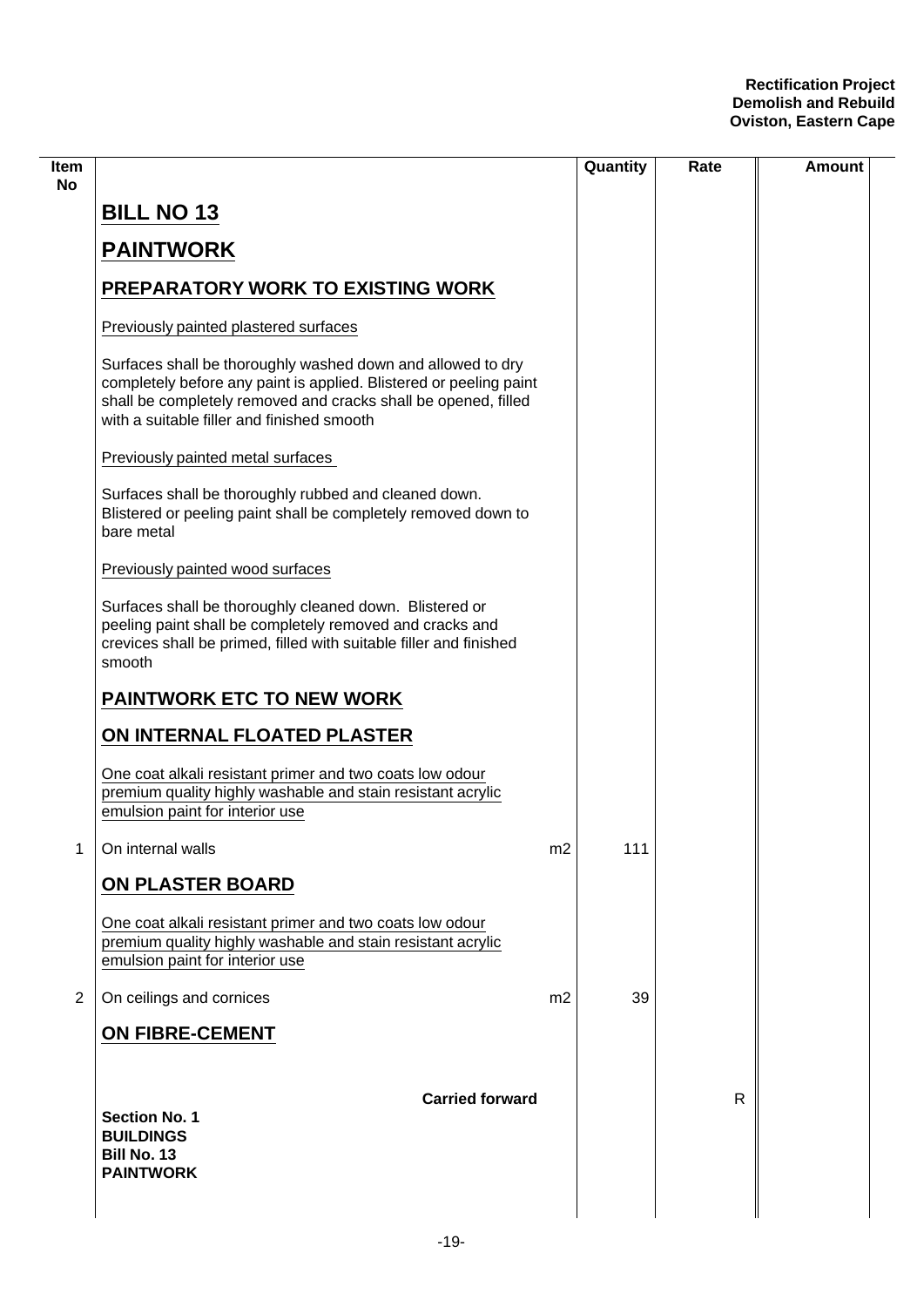|                | <b>Brought forward</b>                                                                                                                                     |    |                           | $\mathsf R$  |  |
|----------------|------------------------------------------------------------------------------------------------------------------------------------------------------------|----|---------------------------|--------------|--|
|                | One coat alkali resistant primer and two coats low odour<br>premium quality highly washable and stain resistant acrylic<br>emulsion paint for interior use |    |                           |              |  |
| $\mathfrak{S}$ | On fascias and barge boards                                                                                                                                | m2 | 12                        |              |  |
|                | <b>ON METAL</b>                                                                                                                                            |    |                           |              |  |
|                | One coat alkyd enamel paint                                                                                                                                |    |                           |              |  |
| 4              | On door frames                                                                                                                                             | m2 | $\ensuremath{\mathsf{3}}$ |              |  |
| 5              | On window frames                                                                                                                                           | m2 | 8                         |              |  |
|                | ON WOOD                                                                                                                                                    |    |                           |              |  |
|                | Two coats wood varnish                                                                                                                                     |    |                           |              |  |
| 6              | On doors                                                                                                                                                   | m2 | 7                         |              |  |
|                | One coat interior quality PVA emulsion paint on work in good<br>condition                                                                                  |    |                           |              |  |
| $\overline{7}$ | On doors                                                                                                                                                   | m2 | 10                        |              |  |
|                |                                                                                                                                                            |    |                           |              |  |
|                | <b>Carried Forward to Sectional Summary: 1</b><br><b>Section No. 1</b><br><b>BUILDINGS</b><br><b>Bill No. 13</b><br><b>PAINTWORK</b>                       |    |                           | $\mathsf{R}$ |  |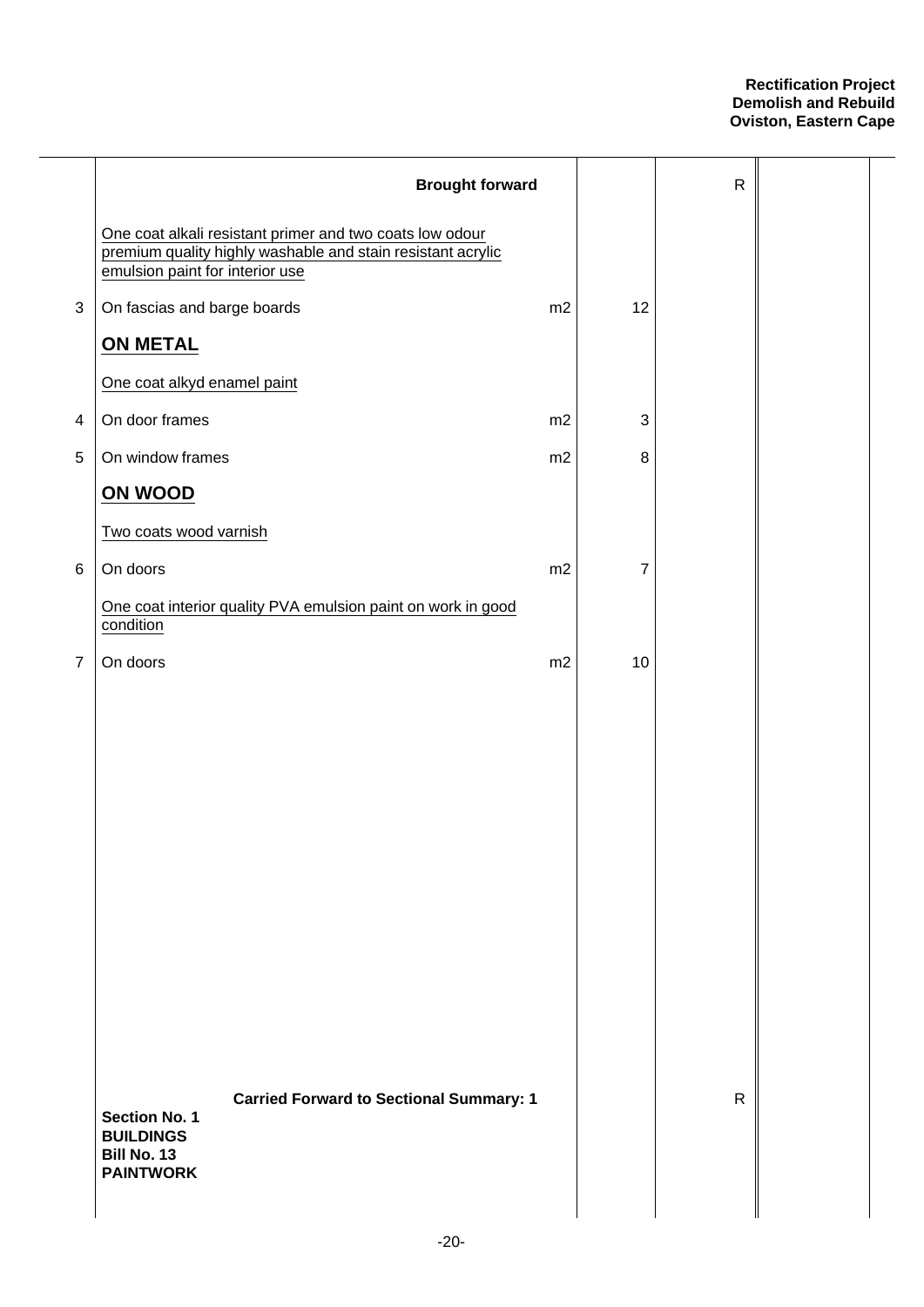| Item<br><b>No</b> |                                                                                                                                                                                                                                 | Quantity | Rate         | <b>Amount</b> |
|-------------------|---------------------------------------------------------------------------------------------------------------------------------------------------------------------------------------------------------------------------------|----------|--------------|---------------|
|                   | <b>BILL NO 14</b>                                                                                                                                                                                                               |          |              |               |
|                   | <b>PROVISIONAL SUM</b>                                                                                                                                                                                                          |          |              |               |
|                   | <b>ELECTRICAL INSTALLATION</b>                                                                                                                                                                                                  |          |              |               |
| $\mathbf 1$       | Provide the sum of R 6500 (Six Thousand Five Hundred rand)<br>for protection of electrical meter box during constrcution and<br>install to new building including installing electrical wiring, lights,<br>plugs, conduits, etc | Item     |              |               |
|                   | <b>ACCOMODATION OF BENEFICIARIES</b>                                                                                                                                                                                            |          |              |               |
| $\overline{2}$    | Provide the sum of R 4000.00 (Four Thousand rand) for<br>accomodation of beneficiaries                                                                                                                                          | Item     |              |               |
|                   | <b>PLUMBING</b>                                                                                                                                                                                                                 |          |              |               |
| 3                 | Provide the sum of R 8500 (Eight Thousand Five Hundred<br>rand) for internal plumbing, including sanitary wares,<br>connection, etc                                                                                             | Item     |              |               |
|                   | <b>CERTIFICATION OF COMPLETED HOUSE</b>                                                                                                                                                                                         |          |              |               |
| $\overline{4}$    | Provide the sum of R1500 (One Thousand Five Hundred rand)<br>for certification of the completed unit by a competent person                                                                                                      | Item     |              |               |
|                   |                                                                                                                                                                                                                                 |          |              |               |
|                   |                                                                                                                                                                                                                                 |          |              |               |
|                   |                                                                                                                                                                                                                                 |          |              |               |
|                   |                                                                                                                                                                                                                                 |          |              |               |
|                   |                                                                                                                                                                                                                                 |          |              |               |
|                   |                                                                                                                                                                                                                                 |          |              |               |
|                   |                                                                                                                                                                                                                                 |          |              |               |
|                   |                                                                                                                                                                                                                                 |          |              |               |
|                   |                                                                                                                                                                                                                                 |          |              |               |
|                   | <b>Carried Forward to Sectional Summary: 1</b><br><b>Section No. 1</b><br><b>BUILDINGS</b><br>Bill No. 14<br><b>PROVISIONAL SUMS</b>                                                                                            |          | $\mathsf{R}$ |               |
|                   |                                                                                                                                                                                                                                 |          |              |               |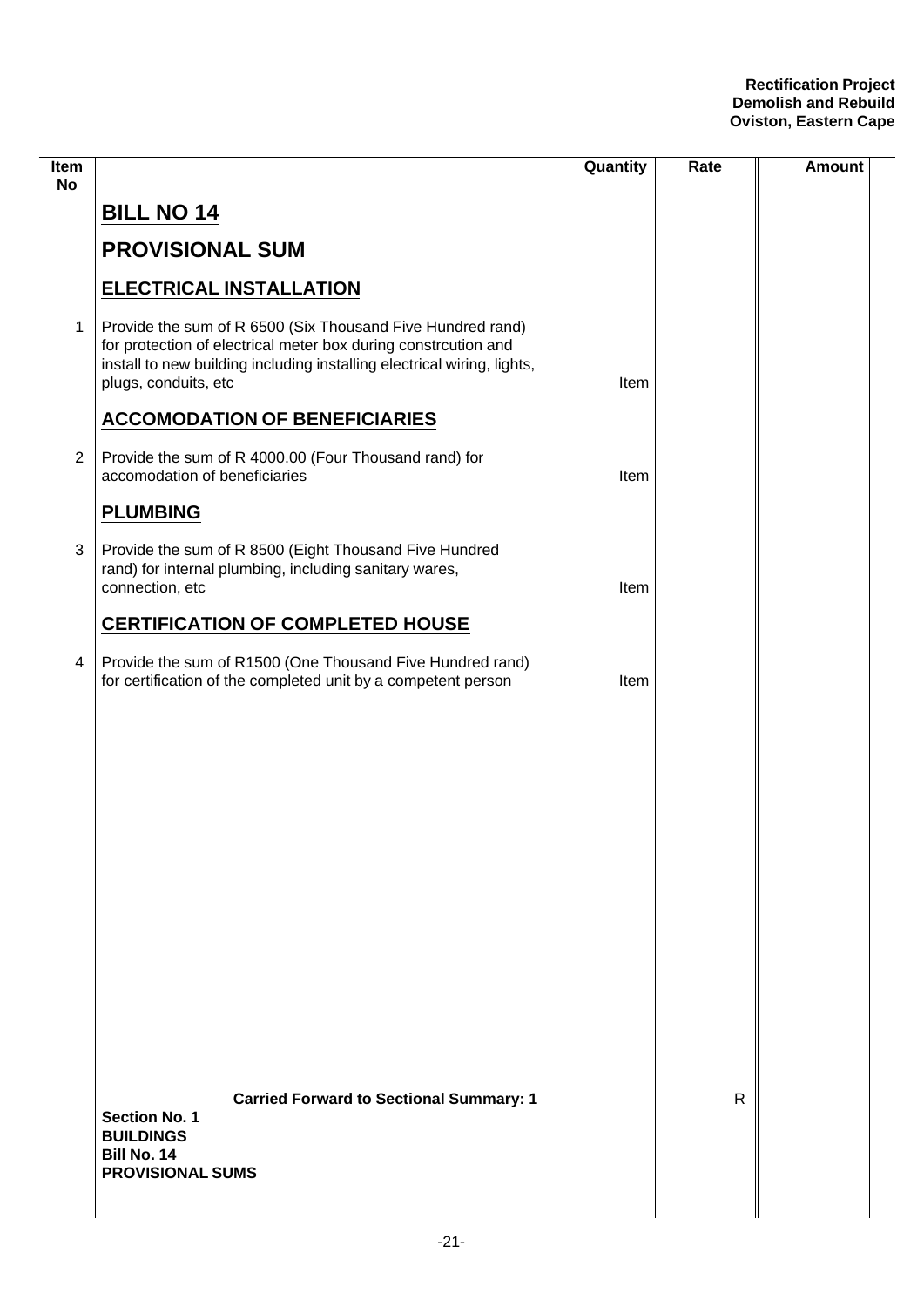|                   | <b>Section No. 1</b>                                    |                   |              |                                                                                                                 |           |
|-------------------|---------------------------------------------------------|-------------------|--------------|-----------------------------------------------------------------------------------------------------------------|-----------|
|                   | <b>BUILDINGS</b>                                        |                   |              |                                                                                                                 |           |
|                   | <b>SECTION SUMMARY - BUILDINGS</b>                      |                   |              |                                                                                                                 |           |
| Bill<br><b>No</b> |                                                         | Page<br><b>No</b> |              | <b>Amount</b>                                                                                                   |           |
| 1                 | <b>EARTHWORKS</b>                                       | $-2-$             |              |                                                                                                                 |           |
| $\overline{2}$    | CONCRETE, FORMWORK AND REINFORCEMENT                    | $-5-$             |              |                                                                                                                 |           |
| $\mathbf{3}$      | <b>MASONRY</b>                                          | $-7-$             |              |                                                                                                                 |           |
| $\overline{4}$    | <b>WATERPROOFING</b>                                    | $-8-$             |              |                                                                                                                 |           |
| $\overline{5}$    | ROOF COVERING                                           | $-9-$             |              |                                                                                                                 |           |
| $\,6$             | CARPENTRY AND JOINERY                                   | $-11-$            |              |                                                                                                                 |           |
| $\overline{7}$    | CEILINGS, PARTITIONS AND ACCESS FLOORING                | $-13-$            |              |                                                                                                                 |           |
| $\, 8$            | <b>IRONMONGERY</b>                                      | $-14-$            |              |                                                                                                                 |           |
| 9                 | <b>METALWORK</b>                                        | $-15-$            |              |                                                                                                                 |           |
| 10                | <b>PLASTERING</b>                                       | $-16-$            |              |                                                                                                                 |           |
| 11                | <b>TILING</b>                                           | $-17-$            |              |                                                                                                                 |           |
| 12                | <b>GLAZING</b>                                          | $-18-$            |              |                                                                                                                 |           |
| 13                | <b>PAINTWORK</b>                                        | $-20-$            |              |                                                                                                                 |           |
| 14                | PROVISIONAL SUMS                                        | $-21-$            |              | the contract of the contract of the contract of the contract of the contract of the contract of the contract of | $- - - -$ |
|                   |                                                         |                   |              |                                                                                                                 |           |
|                   |                                                         |                   |              |                                                                                                                 |           |
|                   |                                                         |                   |              |                                                                                                                 |           |
|                   |                                                         |                   |              |                                                                                                                 |           |
|                   |                                                         |                   |              |                                                                                                                 |           |
|                   |                                                         |                   |              |                                                                                                                 |           |
|                   |                                                         |                   |              |                                                                                                                 |           |
|                   | <b>Carried to Final Summary</b><br><b>Section No. 1</b> |                   | $\mathsf{R}$ |                                                                                                                 |           |
|                   | <b>BUILDINGS</b>                                        |                   |              |                                                                                                                 |           |
|                   |                                                         |                   |              |                                                                                                                 |           |
|                   |                                                         |                   |              |                                                                                                                 |           |